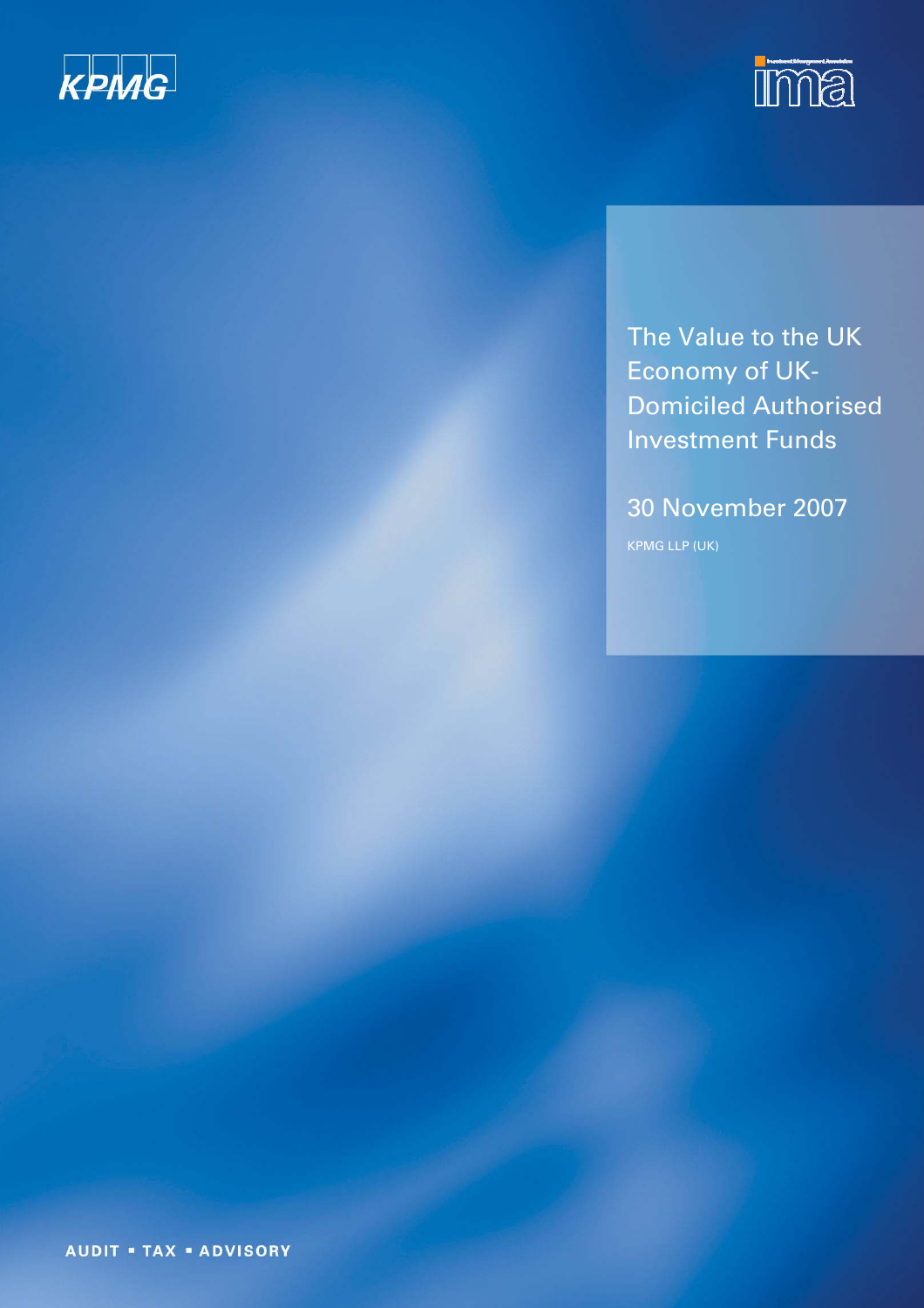# **Contents**

| 1                                    | Executive summary                                                                                                                                                                                              | $\overline{4}$                |
|--------------------------------------|----------------------------------------------------------------------------------------------------------------------------------------------------------------------------------------------------------------|-------------------------------|
| $\overline{2}$<br>2.1<br>2.2         | <b>Background and Objectives</b><br>The AIF industry is approaching a tipping point<br>The case for change                                                                                                     | 6<br>6<br>6                   |
| 3<br>3.1<br>3.2<br>3.3               | Methodology<br>Economic Benefit<br>Value Added<br>Analysis Undertaken                                                                                                                                          | 8<br>8<br>$8\,$<br>8          |
| 4<br>4.1<br>4.2<br>4.3<br>4.4<br>4.5 | Analysis of value added in the Fund management industry<br>Overview<br><b>Production: Investment Management</b><br>Sales and marketing: selling Funds to investors<br>Finance and Administration<br>Conclusion | 9<br>9<br>9<br>10<br>11<br>13 |
| 5<br>5.1<br>5.2<br>5.3<br>5.4        | Quantifying the value added<br>Approach<br>Results – analysis of TERs by destination<br>Average TERs by country<br>Conclusion                                                                                  | 14<br>14<br>14<br>15<br>16    |
| 6<br>6.1<br>6.2<br>6.3               | How changes in Gross Value Added affect tax revenue<br>Tax revenue generated<br>Approach<br>Results                                                                                                            | 17<br>17<br>17<br>19          |
| 7<br>7.1<br>7.2                      | Is the UK tax regime for Funds detrimental to the UK<br>Exchequer?<br>Comparison between Ireland, Luxembourg and UK<br>Future projections                                                                      | 20<br>20<br>21                |
| 8                                    | Conclusion – the benefit to the UK of $AIFs$                                                                                                                                                                   | 24                            |
| 9                                    | References                                                                                                                                                                                                     | 25                            |
|                                      | Appendix I                                                                                                                                                                                                     | 26                            |
|                                      | Appendix II                                                                                                                                                                                                    | 27                            |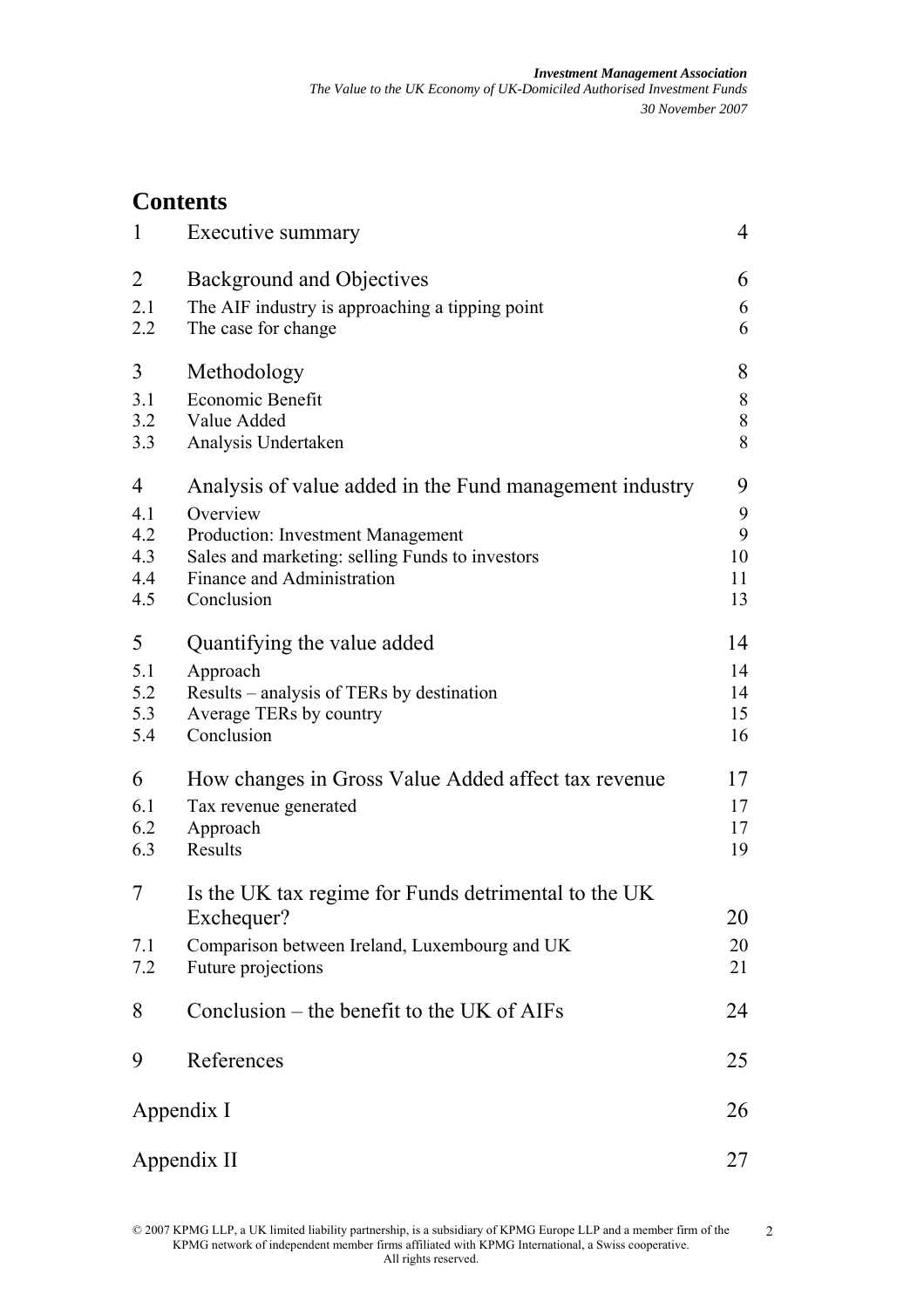## **Glossary**

| <b>ACD</b>                | <b>Authorised Corporate Director</b>                                                                                                                                                                                            |
|---------------------------|---------------------------------------------------------------------------------------------------------------------------------------------------------------------------------------------------------------------------------|
| <b>ALFI</b>               | Association of the Luxembourg Fund Industry                                                                                                                                                                                     |
| <b>AMC</b>                | Annual Management Charge                                                                                                                                                                                                        |
| <b>AUT</b>                | <b>Authorised Unit Trust</b>                                                                                                                                                                                                    |
| AIF                       | Authorised Investment Funds - UK-domiciled AUTs and OEICs                                                                                                                                                                       |
| <b>DFIA</b>               | Dublin Funds Industry Association                                                                                                                                                                                               |
| <b>EFAMA</b>              | European Fund and Asset Management Association                                                                                                                                                                                  |
| <b>FUM</b>                | <b>Funds Under Management</b>                                                                                                                                                                                                   |
| Funds                     | UK AIFs and overseas equivalents                                                                                                                                                                                                |
| <b>HMRC</b>               | Her Majesty's Revenue and Customs                                                                                                                                                                                               |
| <b>IMA</b>                | <b>Investment Management Association</b>                                                                                                                                                                                        |
| Investment<br>Management  | The management of designated investments on a discretionary or<br>non-discretionary basis under the terms of a management agreement.<br>This function may be performed by the Fund Manager himself but is<br>usually delegated. |
| <b>KPMG/IMA</b><br>Report | Taxation and the Competitiveness of UK Funds, published October<br>2006.                                                                                                                                                        |
| <b>Fund Manager</b>       | The corporate entity that operates and promotes AIFs, this includes the<br>ACD of an OEIC and the Authorised Fund Manager of an AUT.                                                                                            |
| <b>OEIC</b>               | Open-Ended Investment Company                                                                                                                                                                                                   |
| <b>SICAV</b>              | Société d'Investissement à Capital Variable                                                                                                                                                                                     |
| <b>TER</b>                | <b>Total Expense Ratio</b>                                                                                                                                                                                                      |
| <b>UCITS</b>              | Undertakings for Collective Investment in Transferable Securities -<br>Funds subject to the UCITS Directive (85/611/EEC)                                                                                                        |
| Value added               | Income <i>plus</i> profits                                                                                                                                                                                                      |

The following pages contain a report ("Report") issued by KPMG LLP, a limited liability partnership established in England. The Report was made solely to the IMA and solely for the IMA's purposes on agreed terms. At the request of the IMA, KPMG LLP has agreed that IMA may disclose the Report to enable readers to verify that a report has been issued KPMG LLP, subject to the remaining paragraphs of this Notice to Readers, to which your attention is drawn.

KPMG LLP wishes you and all readers of the Report to be aware that KPMG LLP's work for the IMA was undertaken in order to meet the IMA's agreed requirements and particular features of the engagement determined by the IMA's needs at the time. The Report should not be regarded as suitable to be used or relied on by any party wishing to acquire any rights against KPMG LLP other than the IMA for any purpose or in any context.

In consenting to the disclosure by the IMA of the Report in this way, KPMG LLP does not accept or assume any responsibility to you in respect of KPMG LLP's work for the IMA, the Report or any judgments, opinions, findings or conclusions that KPMG LLP may have formed or made and to the fullest extent permitted by law, KPMG LLP will accept no liability in respect of any such matters to you (nor to any reader of the Report other than the IMA). Should you choose to rely on the Report, you will do so entirely at your own risk.

Save as may be required by law, the Report is not to be copied, referred to or disclosed by parties other than the IMA, in whole or in part, without KPMG LLP's prior written consent.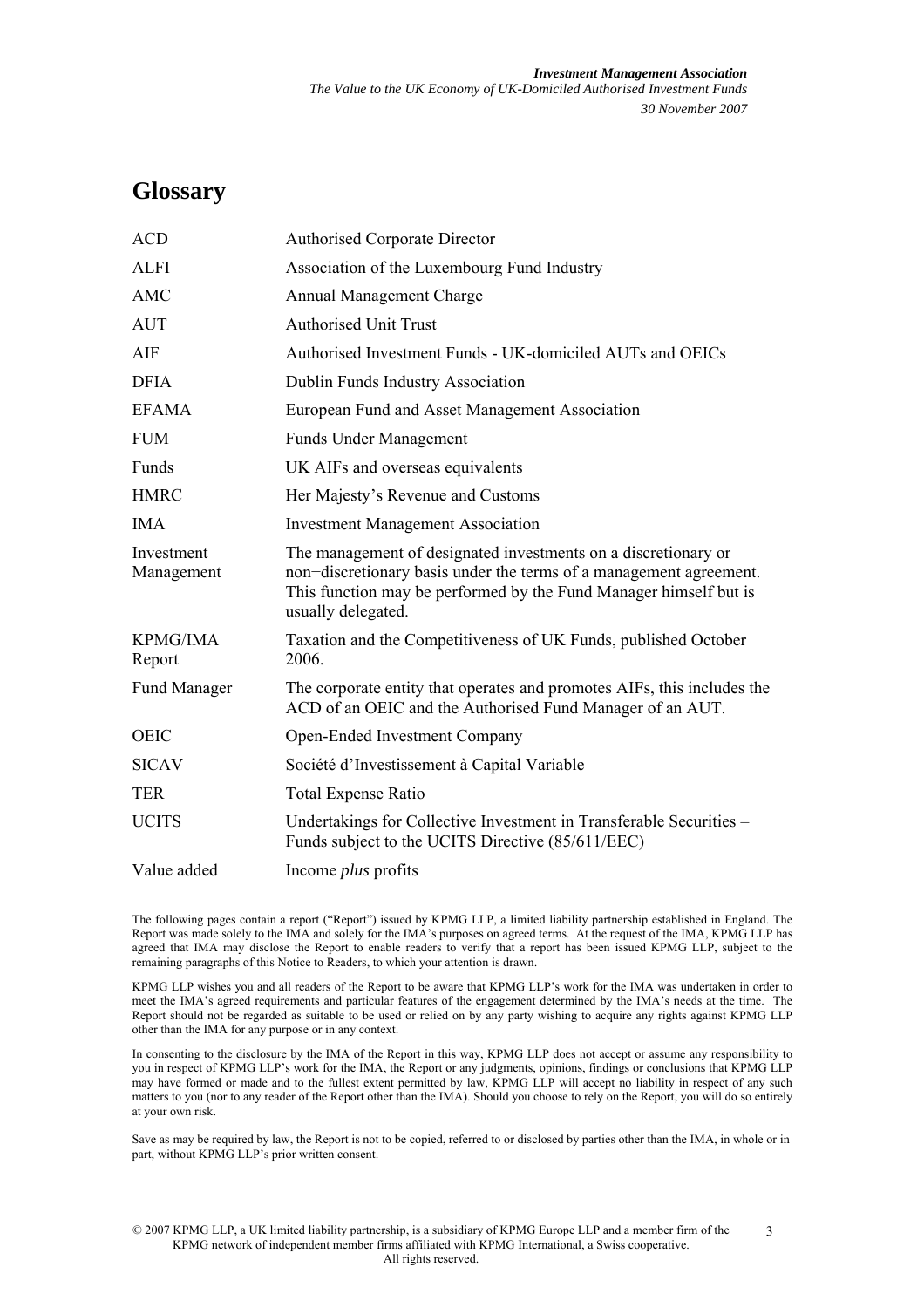## 1 **Executive summary**

The KPMG/IMA Report, Taxation and the Competitiveness of UK Funds (October 2006), concluded that unless the UK acted to ensure that it had a competitive tax regime, Fund management groups would increasingly domicile Funds in other jurisdictions (notably, Luxembourg or Ireland). A counter-argument sometimes made is that, even though the Funds may re-locate, the main functions which add value (such as the investment management function) are independent of domicile and will remain in the UK. Both statements are broadly true - what matters is the quantum.

While investment management as well as marketing and advertising activities tend not to be affected by the choice of Fund domicile, our analysis shows that there is still a strong link between the domicile of Funds and the location of *administration activity and other support service*s and that these activities create significant value added.

This paper seeks to quantify the amount of UK value added and corresponding tax revenues that are likely to be lost as a result of Fund Managers choosing to domicile their Funds outside the UK.

We estimate that the £468 billion of Authorised Investment Funds (AIFs) currently domiciled in the UK generate annual fee income of £5.8 billion for Fund Managers and other service providers. Of this amount, £4.9 billion relates to items which are generally invariant to domicile (mainly the core investment management and sales functions) while £929 million (approximately 0.20% of FUM) relates to administration and other costs which *are* generally linked to the domicile of the Fund.

Using standard economic assumptions, we calculate that the £929 million linked to AIFs generates £334 million of UK tax revenue *per annum* based on the size of the current market*.* If the current yield from Schedule 19 SDRT of £70 million is included, total domicile-related tax receipts are £404 million *per annum*. **Another way of looking at this is that for every £1 billion of Funds domiciled offshore, which could have been domiciled in the UK, nearly £1 million** *per annum* **has been lost by the UK Exchequer.**

Significant flows of funds can happen over the course of ten to twenty years. The story of Ireland supports this: had reform taken place fifteen years ago, and had Funds now in Ireland been established in the UK, tax revenues from UK AIFs would today have been almost twice as much as they are.

All of this £404m of annual tax revenue is at serious risk as long as the relative position of the AIFs continues to decline. There is clear evidence that this is happening as:

- Increasing imports from Funds domiciled in Luxembourg and Ireland are taking market share from UK funds:
- Progressive and alternative Funds (i.e. the industry's growth areas) are typically domiciled outside the UK because the UK's tax regime is not resilient enough to cope with modern investment techniques; and
- Forthcoming liberalisation of the European regulations governing cross-border mergers and pooling will bring down barriers that prevent Funds from moving to these jurisdictions that have a competitive advantage.

Given these threats, foregoing £70m of SDRT revenue as part of a range of measures could help

<sup>© 2007</sup> KPMG LLP, a UK limited liability partnership, is a subsidiary of KPMG Europe LLP and a member firm of the KPMG network of independent member firms affiliated with KPMG International, a Swiss cooperative. All rights reserved. 4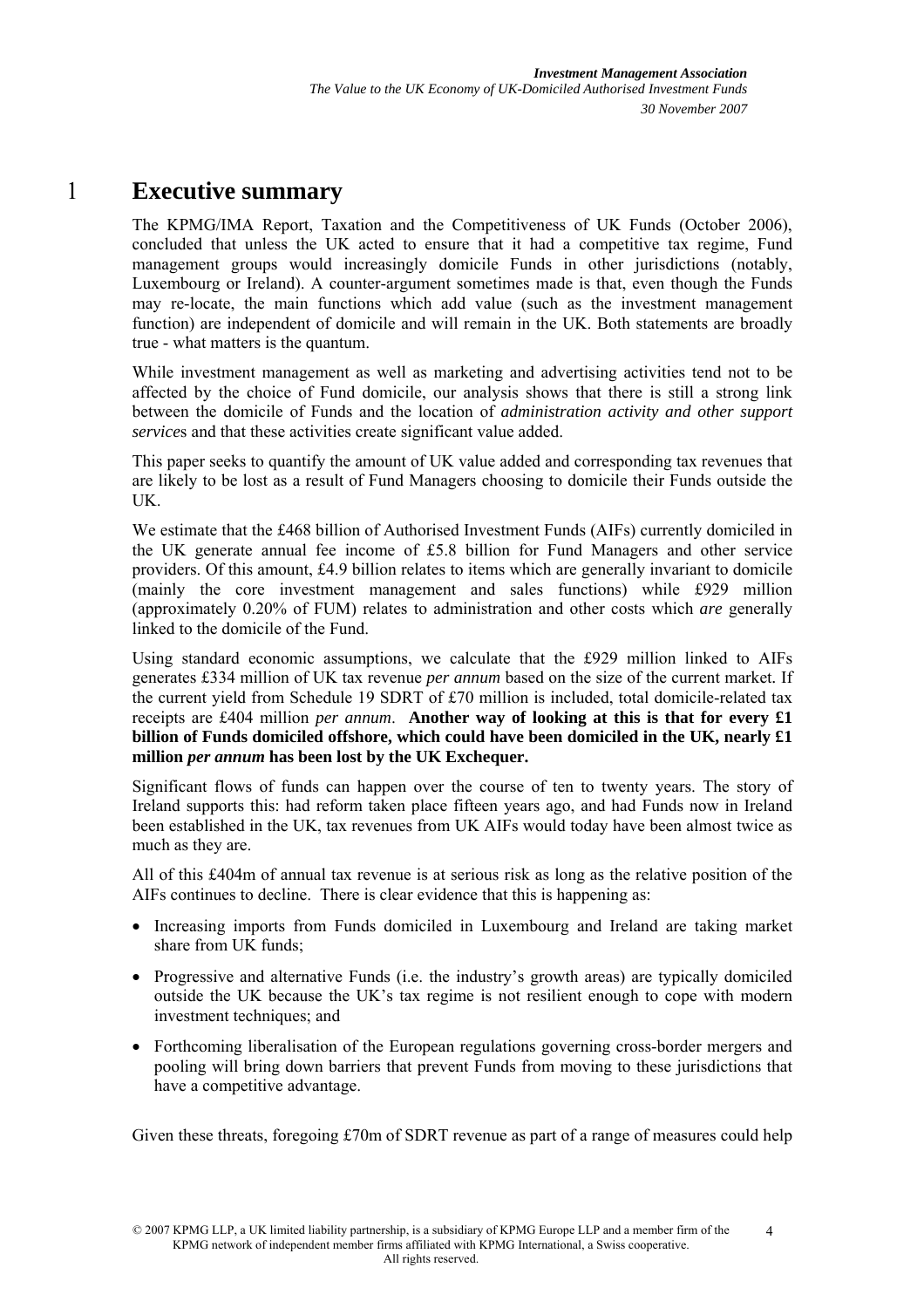to preserve the £334m of wider revenue identified above. Doing nothing could put at risk, the entire £404m of UK tax revenue.

Furthermore, Funds under management are growing rapidly around the world. The UK will lose significant future tax revenues if it persists with a regime that excludes it from that growing market. If reform is undertaken with the objective of sharing in future growth of the European market, tax revenues could well increase further. To seek to give an indication of the size of the potential revenue at stake our analysis shows three scenarios:

Scenario 1: no reform is undertaken and AIFs decline to zero over fifteen years. In this situation, the net present value over a fifteen-year period of future tax revenues associated with the activities that are linked to Fund domicile is £2.6 billion.

Scenario 2: reform is undertaken (including abolition of Schedule 19 SDRT) and AIFs' FUM remains constant at £468 billion. In this situation, the net present value of future tax revenues associated with the activities that are linked to Fund-domicile is £3.7 billion over a fifteen-year period.

Scenario 3: reform is undertaken (including abolition of Schedule 19 SDRT) and AIFs grow in line with the forecast compound annual growth rate for the European Funds industry of 10.2%. In this situation, the net present value of future tax revenues associated with the activities that are linked to Fund-domicile is £7.7 billion over a fifteen-year period. The difference between Scenario 1 and Scenario 3 is £5.1 billion.

The evidence for reform of the UK tax treatment of AIFs is compelling and that the package must include the abolition of Schedule 19 SDRT. Without reform, the relative market position of AIFs will continue to decline. The only question is at what rate. With action now, the decline could be halted with potential benefits to the Exchequer of over £5 billion.

KPMG and the IMA extend their thanks to the investment management groups that assisted in this research with their valuable experience in managing in excess of 10 per cent of AIFs in the UK and over US \$300 billion of Luxembourg funds.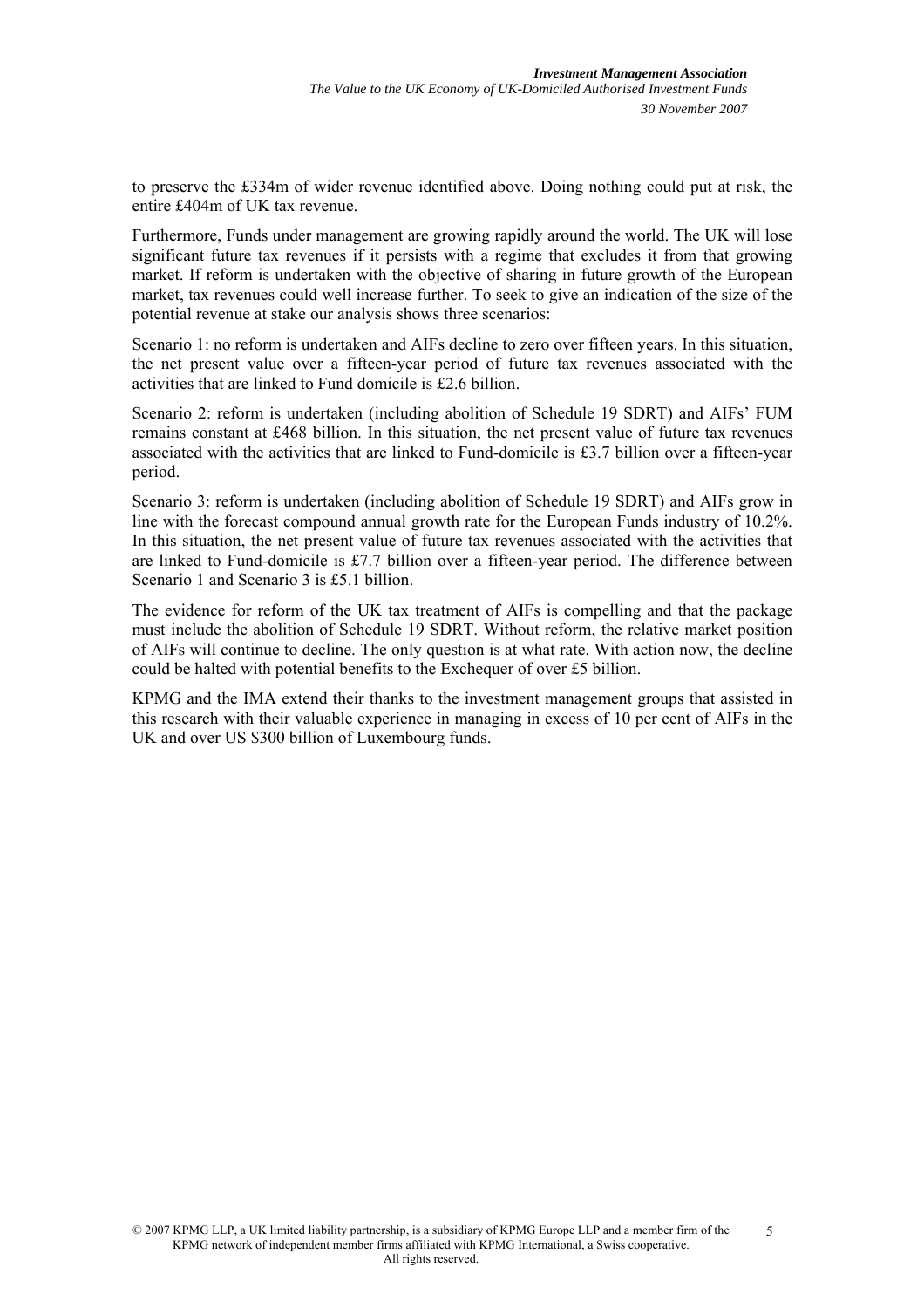# 2 **Background and Objectives**

## 2.1 **The AIF industry is approaching a tipping point**

The KPMG / IMA Report concluded that the UK Funds industry is approaching a tipping point. Luxembourg and Ireland have become the established European Funds centres over the past fifteen years and the UK's relative position has deteriorated steadily over that time. There is every reason to expect the deterioration to continue, for two reasons:

- First, the domicile of a Fund is of decreasing importance to UK investors who have traditionally been sold AIFs rather than SICAVs. The growth of the UCITS brand and the increasing availability of information on offshore funds mean that UK investors are now more likely than in the past to invest via an offshore vehicle. The changes to the offshore fund regime in 2004 contributed significantly to this trend by allowing for the use of separate share classes for UK investors.
- Second, the mainstream and alternative sectors are converging and as AIFs become more complex, the UK tax regime shows increasing signs of strain. Managers were asked to rate the UK, Luxembourg and Ireland tax regimes across a range of vehicle types and asset classes. The UK rating was particularly low in respect of "alternative" asset classes or strategies (for example, property or hedge funds) and in respect of modern Fund structures (for example, exchange traded funds or pension fund pooling schemes). These are the industry's growth areas.

### 2.2 **The case for change**

HM Treasury and HMRC have responded positively to the above conclusion and over the past year have furthered dialogue with UK Fund managers with the intention of making the UK tax regime more competitive. However, it is important to the UK Government that any changes to the taxation regime are at least revenue neutral.

The KPMG/IMA Report made the following recommendations to arrest the decline in the relative position of UK AIFs:

- Encourage improved consultation and strengthened trust between the industry, HMRC and other regulatory bodies, and promote understanding of the industry
- Address the property fund conundrum
- Seriously consider abolition of the Schedule 19 SDRT regime
- Allow AIFs to trade without incurring a corporation tax charge and consider full tax exemption

Of the above four measures, the abolition of Schedule 19 SDRT is the one that directly affects tax receipts<sup>1</sup>. In a recent consultation paper<sup>2</sup>, HM Treasury states that the current yield from Schedule 19 is £70 million per annum.

<sup>&</sup>lt;sup>1</sup> The KPMG / IMA Report estimated that the corporation tax yield from AIFs is £85 million per annum. To the extent that investors are subject to UK tax, this essentially represents a payment on account, since AIFs must distribute all their income annually. Exemption would therefore be broadly tax neutral.

<sup>2</sup> HM Treasury, *Stamp duty reserve tax – Schedule 19: a discussion paper*, November 2007.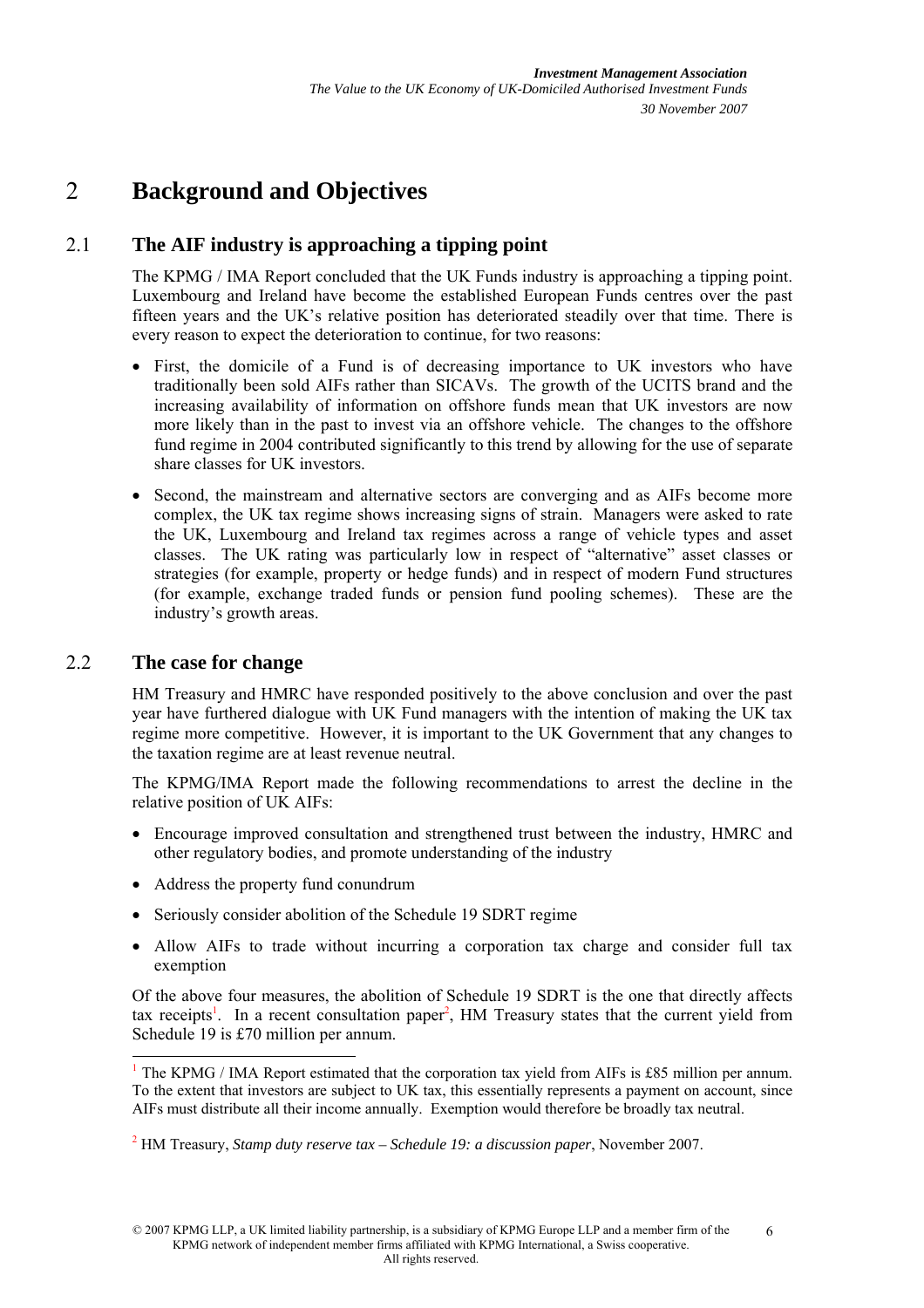If it can be shown that the erosion of tax revenue as a result of Funds being domiciled outside the UK is greater than £70 million, there is a strong case to take forward a package of reform that includes abolition of Schedule 19 SDRT.

The IMA has therefore asked KPMG LLP to quantify the current benefit in terms of tax revenue and GDP of having £1 billion of Funds domiciled in the UK. By considering historic trends, it then estimates the effect that a package of reform as outlined above might have on tax receipts.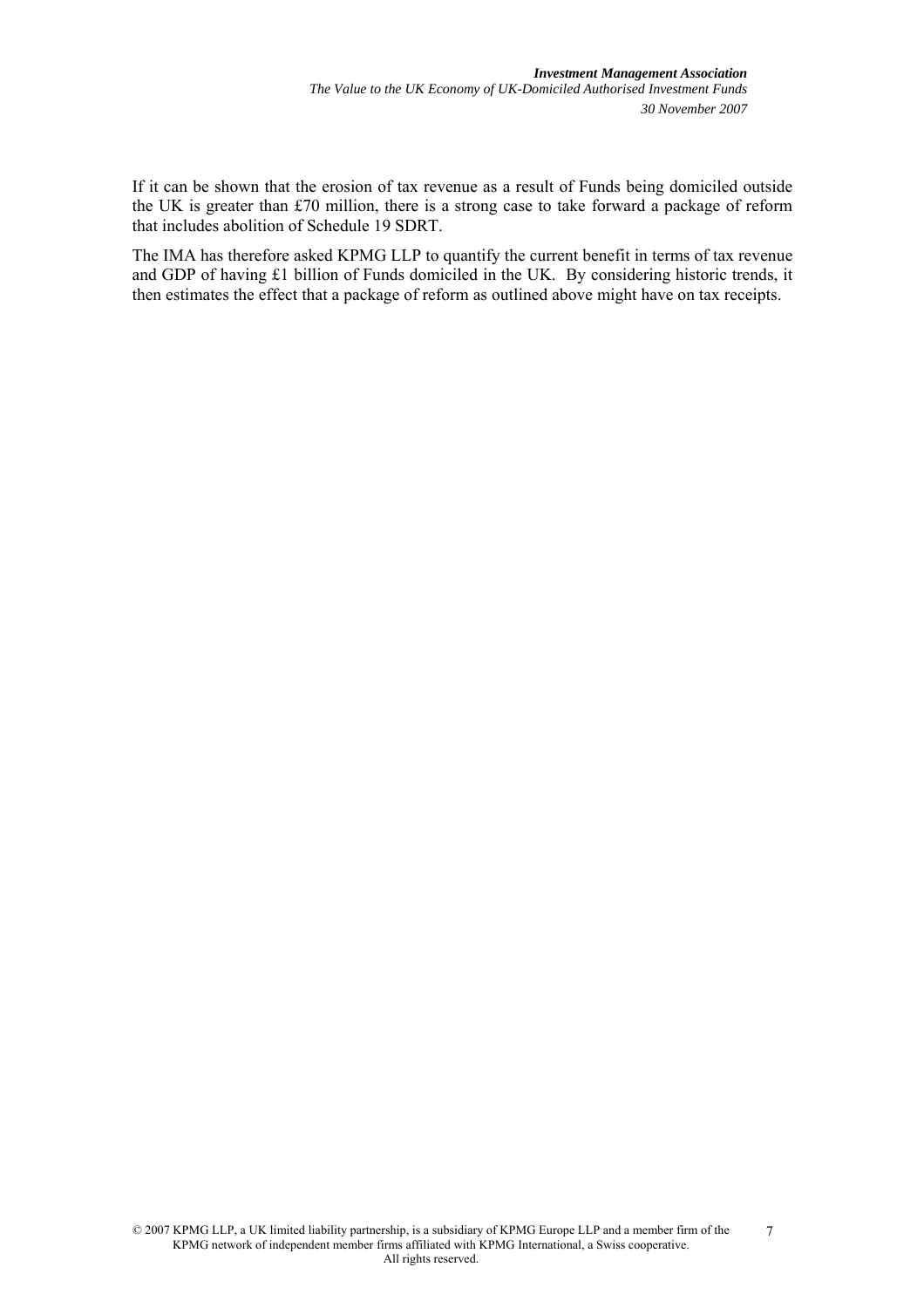# 3 **Methodology**

### 3.1 **Economic Benefit**

The size of the UK's Fund management industry is generally measured by the FUM of AIFs, £468 billion at 30 September 2007 (source: IMA). Although this is an interesting and important statistic, it is not the most relevant for present purposes. The economic benefit that the UK derives from its flourishing Fund management industry is measured by its *value added,* which is equal to the spending on salaries of those employed, and on other services such as premises, research and information technology, plus the profits made on their activities.

#### 3.2 **Value Added**

Value added is derived from the fees charged for managing and servicing those Funds, typically up to 2 per cent of FUM. These fees buy services, pay salaries, and costs, and create profits. But in which countries will such fees be spent? To what extent does the migration of Funds from the UK to Luxembourg or Ireland impact jobs, services profits and taxation in the UK? To answer this we need to analyse the industry in some detail, in order to understand what the people in the industry actually do, and where (in what country) they might do it. Section 4 provides this analysis. Section 5 then quantifies the value of those services.

#### 3.3 **Analysis Undertaken**

IMA members, who together manage 10 per cent of AIFs, have provided detailed data to us. All have global investment management businesses and operate Fund ranges in Luxembourg and the UK. For each Manager we studied comparable Fund ranges domiciled in UK and Luxembourg and then:

- Identified the fees and charges deducted from the assets of each Fund range and paid to the Managers and other service providers;
- Carved out those fees and charges, the destination of which is not influenced by the domicile of the Fund;
- Identified the proportion of the remaining fees and charges that are paid to UK-based service providers and therefore add value to the UK economy; and
- Estimated the tax revenue to the UK by applying a standard percentage (36%) to the value of the fees and charges deducted that remain in, or are remitted to the UK.

Using this approach we were able to estimate the UK value add and tax revenue created by each additional £1 billion of Funds that are domiciled in the UK rather than Luxembourg.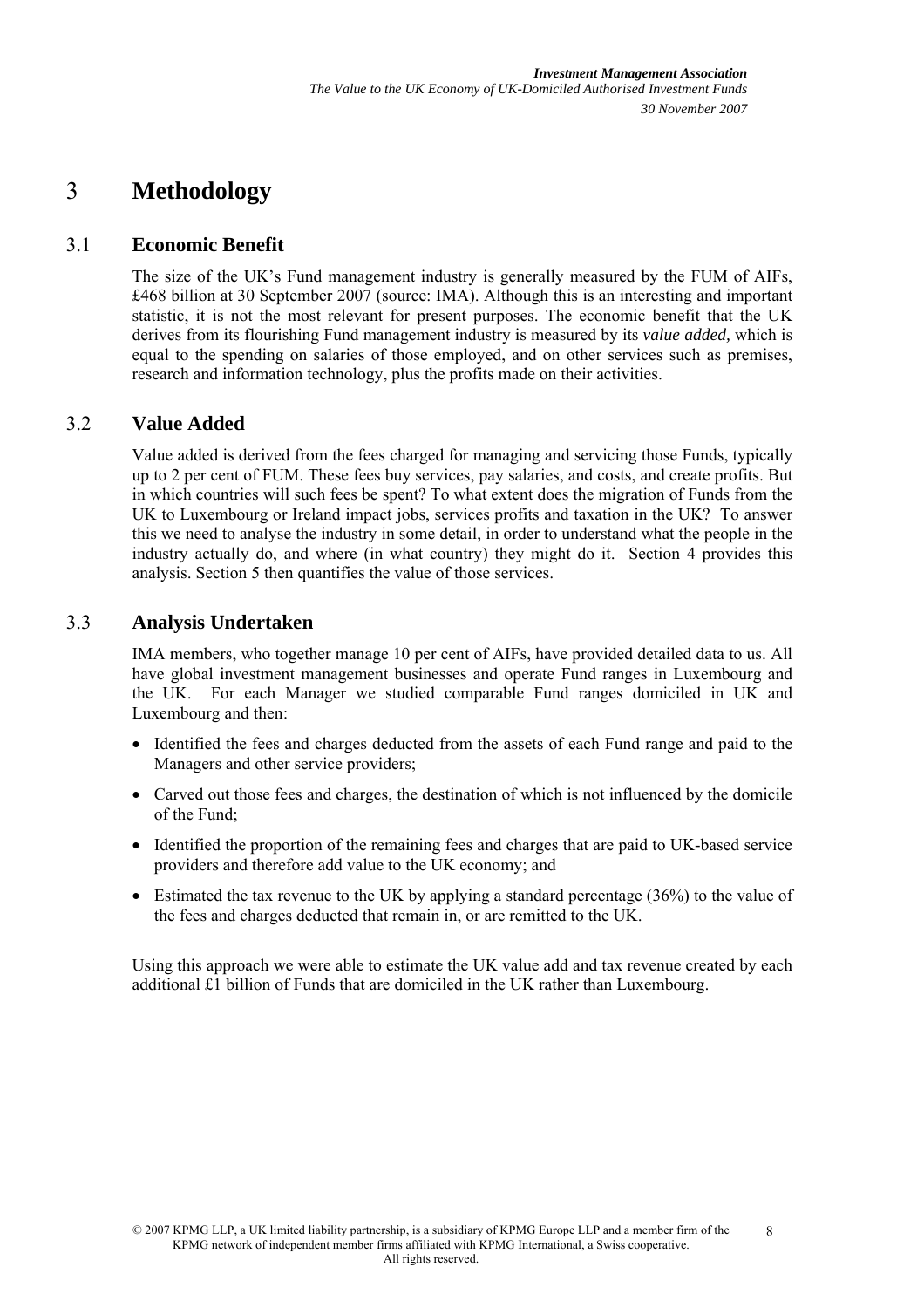## 4 **Analysis of value added in the Fund management industry**

### 4.1 **Overview**

In most industries, the activities undertaken can be divided into three functions:

- Production
- Sales and marketing
- Finance and administration

Although from an external perspective it may seem as though most of the value-added resides in production, in most businesses the sales function is equally important or more important. Most businesses also have substantial overhead costs, which mainly centre on the administration and finance function: staff have to be recruited and paid, sales have to be monitored and invoiced, financial and management accounts have to be prepared and audited, taxes have to be calculated and paid, and regulations have to be understood and compliance monitored.

The financial service industries are no different from other industries in this respect. The core activity of the Fund management industry is the investment function: the selection of assets and the management thereof. This investment management function is the essential production element in the industry and it accounts for around one-third of the total costs paid by investors in Funds. The largest cost, as in many other businesses, is the cost of sales and marketing, which typically accounts for around one-half of total costs. The remaining one-sixth of the costs covers the overheads associated with running the business and provides profit.

The mechanisms used to charge fees to Funds and investors, to pay for these three functions and provide profit, vary somewhat depending on the type of Fund, the domicile and the approach used by the Manager. But in general terms there is an AMC, an *ad valorem* charge, made against the assets of the Fund levied by the Manager, and then further specific charges to the Funds by the Manager or other external parties for specific items such as custody, administration or audit. The Manager will need to pay certain parties such as the investment manager and the distributor, out of the amounts received from the AMC (unless, as sometimes happens particularly in non-UK domiciled Funds, these items have been specifically charged to the Fund). The total annual expenses charged to the Fund as a proportion of FUM (whether the AMC or other direct costs) is known as the Total Expense Ratio (TER).

#### 4.2 **Production: Investment Management**

The core production activity relates to the process of selecting, reviewing and transacting in the underlying assets held in the Fund's portfolio. This activity generally requires highly qualified individuals, access to quality research and market information, portfolio modelling systems and other infrastructure and support services.

It is often said that investment management is a highly international industry, and to an extent that is true. Investors from all over the world buy managed Funds, and their savings are in turn invested in companies from all over the world. In principle, the investment management function could be located anywhere where there is access to a high-quality international communications network. That is why the industry is highly sensitive to the tax treatment it receives. Given that it could, in principle, locate anywhere, it has a strong incentive to locate in the jurisdiction with the most favourable tax system.

<sup>© 2007</sup> KPMG LLP, a UK limited liability partnership, is a subsidiary of KPMG Europe LLP and a member firm of the KPMG network of independent member firms affiliated with KPMG International, a Swiss cooperative. All rights reserved. 9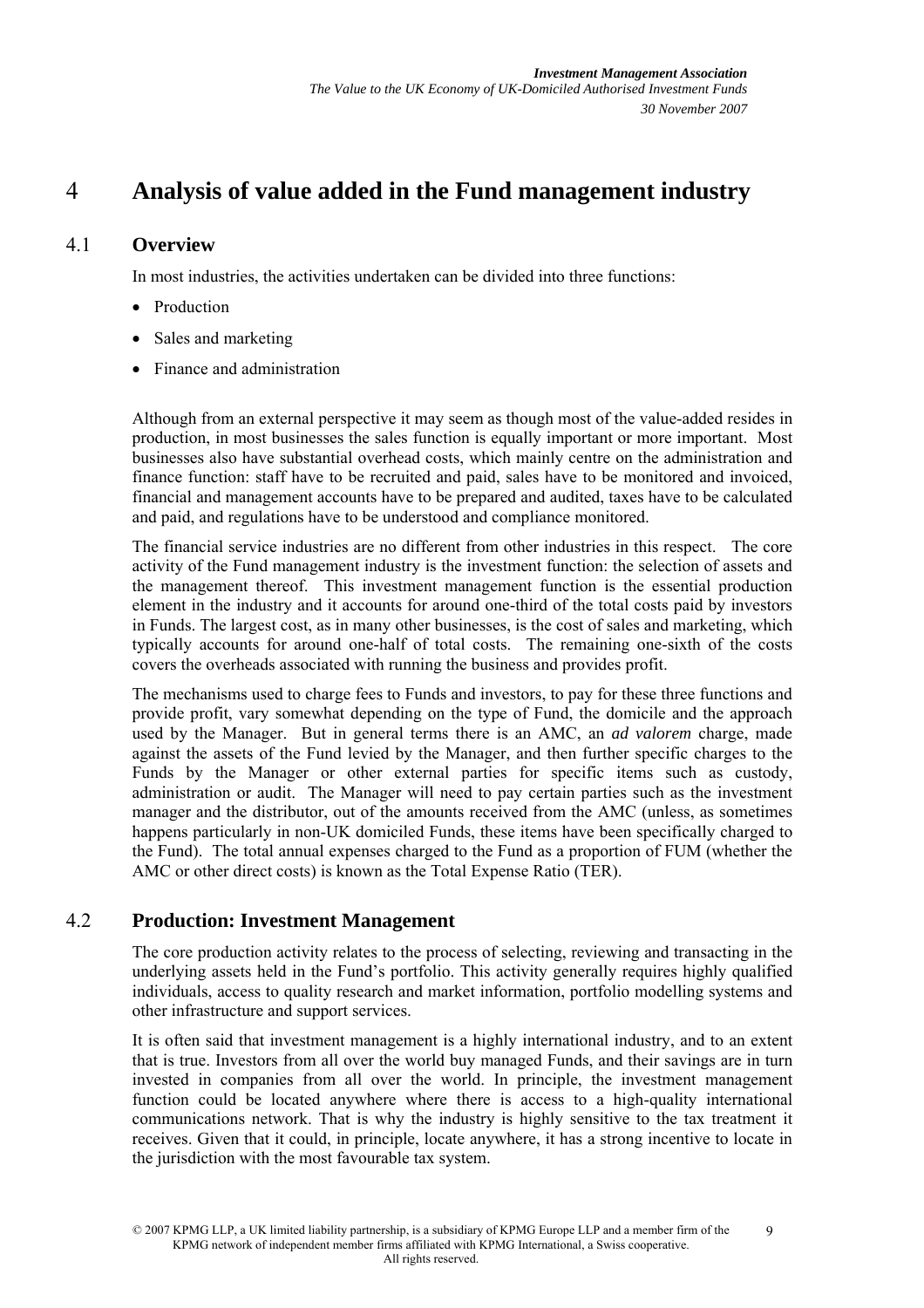However, there are practical limits to the extent to which an investment management business can relocate. The skills deployed by investment managers are found in clusters in the major financial centres, including London and Edinburgh where there is a long-established tradition and the required infrastructure and support services are well-developed. The total value of investment portfolios, including Funds, managed from the UK is estimated by IFSL (International Financial Services London, one of the independent cross-sectoral organisations representing the UK financial services industry) at over  $\text{\pounds}3.8$  trillion<sup>3</sup>, making the UK one of the largest markets in the world alongside Japan and the US.

It used to be common that the investment management function was located close to the underlying assets, UK equity managers therefore tended to be UK-based and US equity managers tended to be US-based. This model can still be found, but improved communication and globalisation has made this less prevalent. It is also the case that certain strategies, for example quantitative analysis, rely on computer analysis of historic data, rather than forward looking qualitative research, and can therefore more easily be carried out remotely. Managers of these strategies can be more mobile than traditional managers.

So, even though it might make sense from a tax perspective to relocate Fund vehicles from the UK to say, Luxembourg, it may also make sense to continue to use UK-based investment skills – outsourced as it were from Luxembourg. Indeed IFSL data show that at 31 December 2006 there was £230 billion of assets in Funds where the core investment management activity was conducted in the UK but where the Funds were domiciled outside the UK.

#### 4.3 **Sales and marketing: selling Funds to investors**

Similar considerations apply, even more strongly, to the marketing function. The money spent on marketing a Fund is not spent in the country where the Funds are managed, or in the country where the business is located. It is spent in the country where the product is being marketed. To persuade Belgians to invest in your Fund you need to spend money in Belgium.

In the specific context of Funds there are typically two main components of sales and marketing costs:

- First, a distribution fee or commission paid by the Manager to a distributor such as an Independent Financial Adviser or a bank. In the case of AIFs this commission is usually paid by the Manager from the AMC it deducts from the Fund. In the case of Funds domiciled in Luxembourg the distribution fee is usually charged directly to the Fund and is separate from the AMC.
- Second, the Manager will also have staff on its payroll undertaking not only marketing and selling activities, including liaising with distributors, but also perhaps promoting the products through advertising and sponsorship activity. A marketing function typically also includes the activity of designing and developing new products. The cost of this activity is ultimately borne by the investors and is recovered by the Manager through the AMC.

The sales activity will generally be conducted in the State in which the *investor* is located, though some of the marketing activity will be conducted where the manager is headquartered. In neither case will the legal domicile of the Fund be relevant.

 $3$  The total managed by members of the IMA is £3.1 trillion (source: IMA).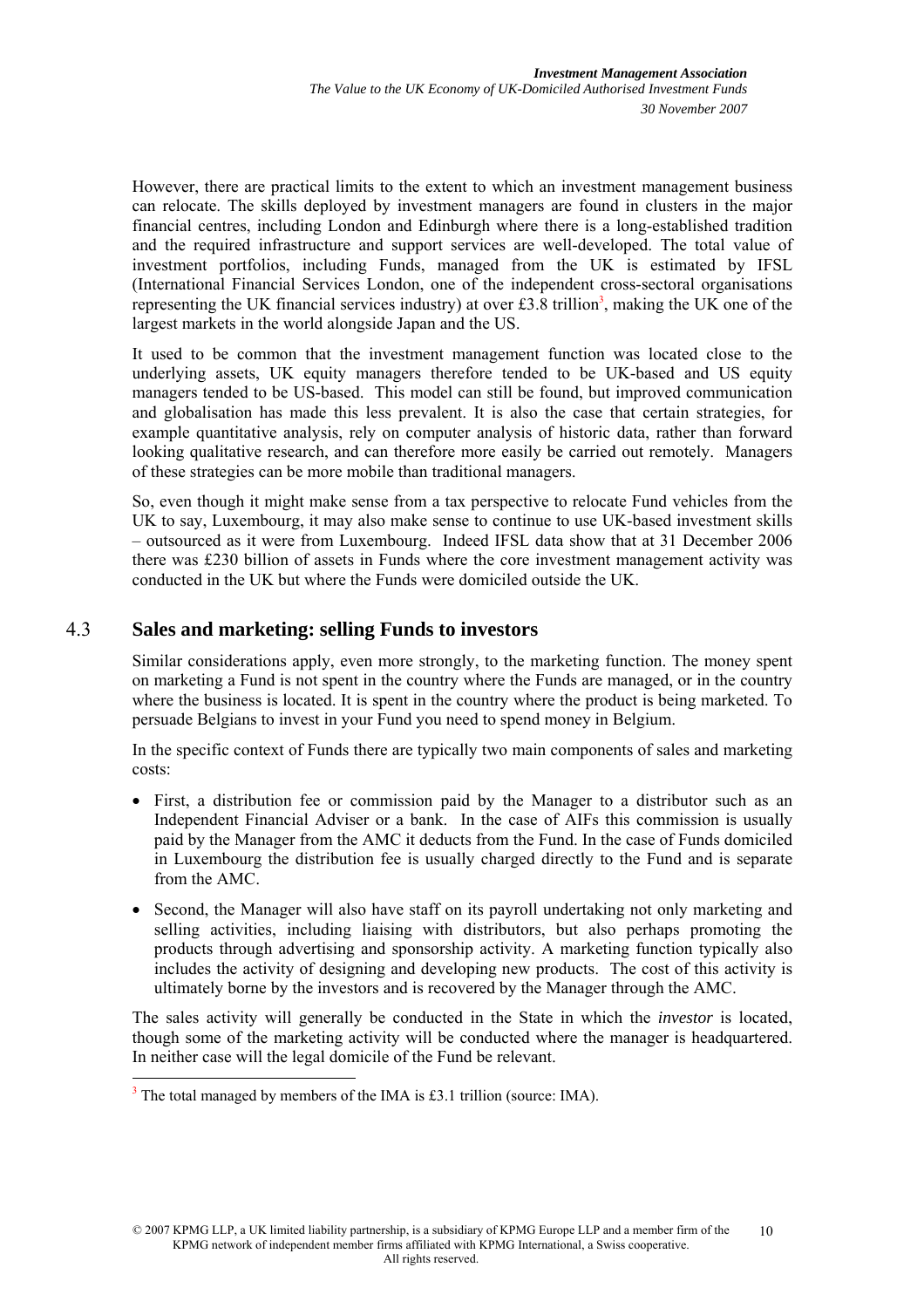#### 4.4 **Finance and Administration**

The analysis is more complicated for the administration function, as this category includes a range of services and Managers operate different models.

#### 4.4.1 Transfer agency / investor servicing

Transfer agency is the term used to describe the investor servicing function for Funds. All Funds must have a transfer agent. This function includes:

- Processing of applications for shares or units in the Fund including undertaking money laundering checks, processing investors' payments and sending out contract notes which confirm the transactions to the investor;
- Liaising with distributors such as financial advisers including payment of commissions;
- Processing transactions in shares including sending payments to exiting investors;
- Maintaining the share register for the Fund;
- Sending periodic statements to investors;
- Paying distributions (similar to dividends) from the Fund to the investors; and
- Dealing with enquiries from investors and advisers regarding their holdings.

This function is the responsibility of the Manager. It is increasingly common for the function to be outsourced to a specialist provider. For AIFs, the costs in relation to transfer agency may be borne by the Manager (paid from the proceeds of the AMC levied on the Fund), although a registration charge is also usually made to the relevant Fund that will cover all or part of the costs for transfer agency.

It is usual for this function to be undertaken in the country of domicile of the Fund and, indeed, some regulators (certainly in Ireland and Luxembourg, although not the UK's FSA) *require* the register to be maintained in the country of domicile. So, if Funds move from the UK to Ireland or Luxembourg, the entire Transfer Agency function will move as well.

#### 4.4.2 Fund accounting and pricing

The Fund accounting and pricing function is essentially an accounting, valuation and recordkeeping function that includes:

- Processing transactions that the Fund makes in the underlying investments;
- Processing corporate actions, dividends and coupon payments that occur in the underlying investments;
- Reconciling cash and investment holdings to the custodian's records;
- Preparation of share prices based on the underlying Net Asset Value, usually done daily;
- Calculation of distributions by the Fund in accordance with accounting, regulatory and taxation rules;
- Preparation of annual audited managers' reports and accounts and the interim (half yearly) reports and accounts; and
- Completion of tax returns and other reporting.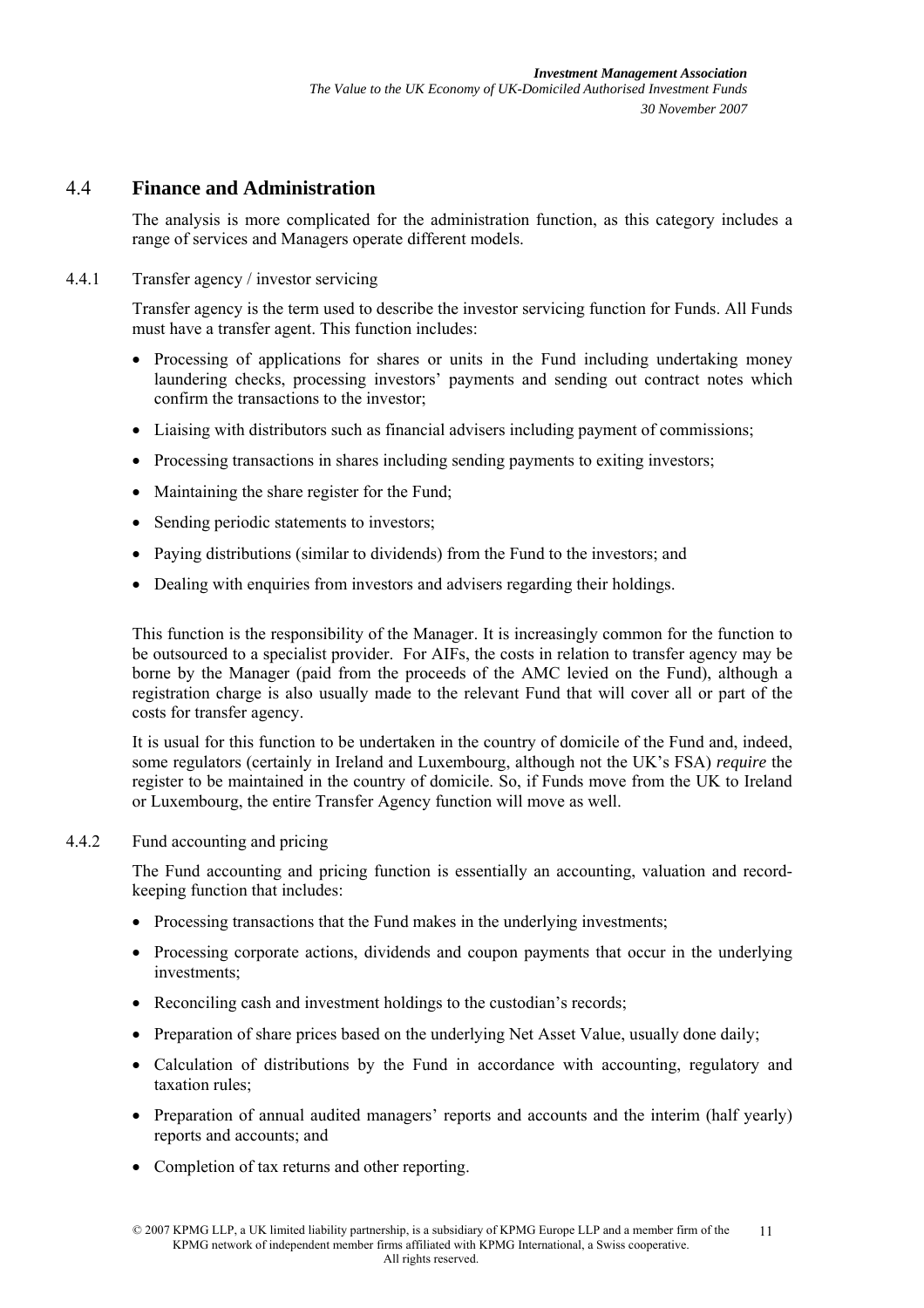As with transfer agency, this function is also the responsibility of the Manager and it is increasingly common for the function be outsourced to a specialist provider, who may also be the custodian. The costs for Fund accounting is typically borne by the Manager for an AIF, although for a Luxembourg or Irish Fund this is typically charged direct to the Fund.

Again, although there are exceptions, it is usual for this function to be undertaken in the country of Fund domicile. Some regulators (again, in Ireland and Luxembourg, but not the UK's FSA) *require* the daily prices to be approved or issued in the country of domicile.

#### 4.4.3 Trustee / depositary

In the UK, a Fund is required to have a depositary in a different group and independent of the Manager. The definition of independent varies from jurisdiction to jurisdiction.

The trustee/depositary performs a primarily caretaking role with respect to the investments, their management and the investor's rights to the property in the scheme. The trustee/depositary has following specific responsibilities:

- Holding legal title to the fund property and ensuring its safe custody;
- Ensuring that the scheme property is invested by the manager in accordance with the specified investment strategy;
- Ensuring that the manager is pricing the units correctly;
- Collecting income tax paid and making tax reclaims;
- Keeping records to demonstrate compliance with the regulations:
- Paying distribution of income to the investors;
- Creating and cancelling units upon instructions from the Manager.

Some of the functions may be delegated by the trustee/depositary to a custodian, but the primary responsibility of oversight cannot be passed on and the trustee/depositary will remain responsible at all times for any acts or omissions of the Manager in performing his duties.

#### 4.4.4 Custody

As above, the custody function is often delegated by the trustee or depositary while retaining the regulatory responsibility for it. Charges for these services are levied directly against the Fund.

The custodian holds the underlying investments and is responsible for their safekeeping. In addition a custodian will generally:

- Hold any un-invested cash element of a Fund:
- Maintain duplicate records of the Fund in respect of its investment holdings;
- Settle transactions for assets purchased and receive settlement for assets sold;
- Receive and pass on voting instructions regarding corporate actions; and
- Reconcile its records with those maintained by the Fund accountant and the investment manager.

A fee for custody will be levied directly against the Fund. A Fund will typically appoint a custodian located in the same domicile as the Fund and fees will be paid to that domicile in the first instance. However, custody is a global activity which uses a network of sub-custodians and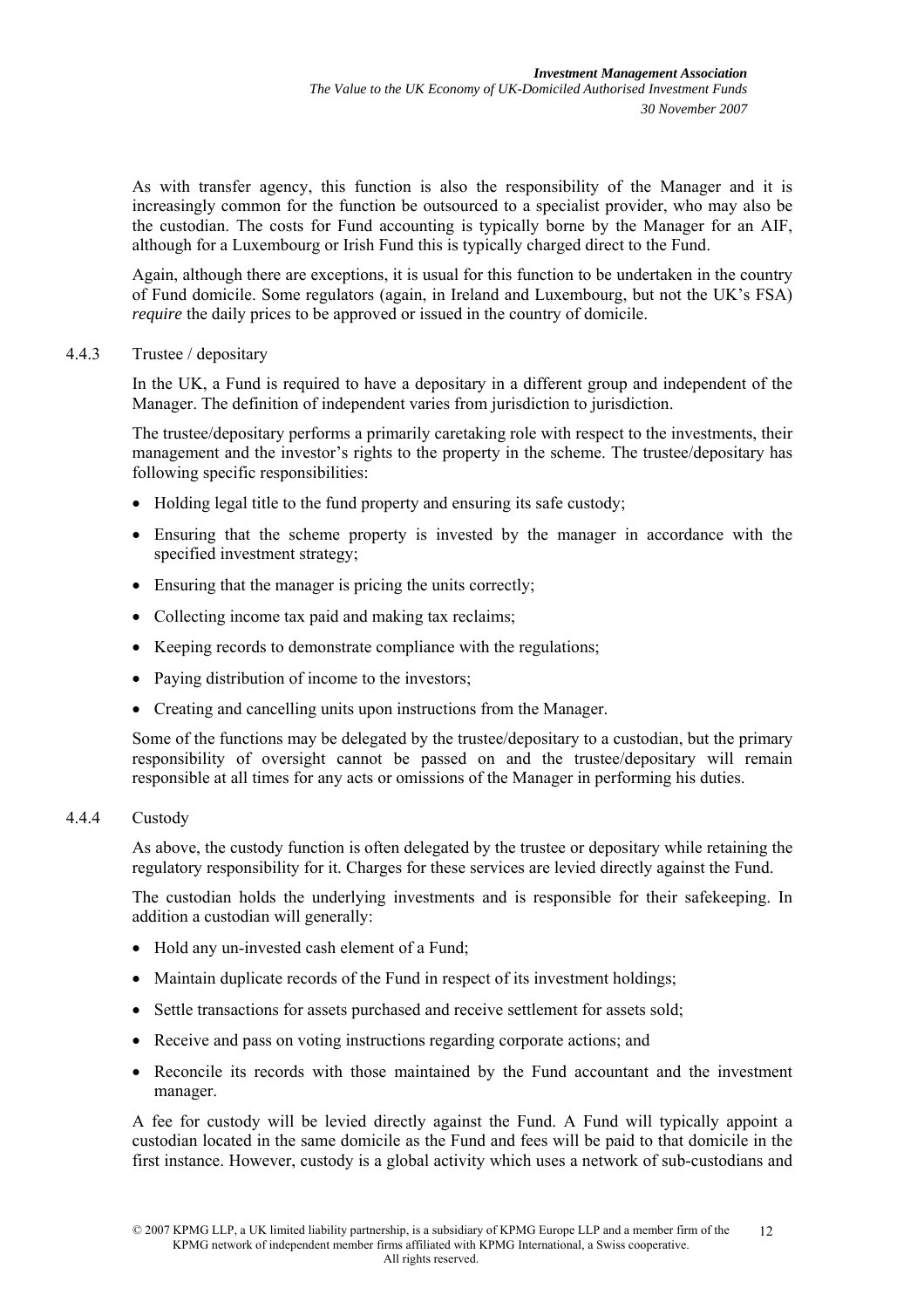much of the work will be actually conducted in the country where the underlying assets are based.

4.4.5 Other external services

A number of other services are provided either directly to the Fund, and so paid by the Fund, or to the Manager, and so paid by the Manager. These typically include items such audit fees, legal services, printing and distribution, and regulators' fees.

These services are generally dependent on domicile. The audit will be conducted by auditors in the country of domicile, lawyers advise on Fund laws relating to country of domicile, the Fund is regulated by the regulator in the country of domicile and so on.

#### 4.4.6 Other overheads of the Manager

The Manager will need to pay for the general running costs of the business including:

- Information technology infrastructure and systems;
- Support functions such as human resources, finance, compliance and legal;
- Regulators' fees;
- Product development;
- Senior management and non-executive directors; and
- Premises and facilities.

In addition, an element of the income made will generally be used to reinvest in future growth strategy and another element will be for profits and dividends.

The costs of these overheads will generally be borne from the income received by the Manager through the AMC and will generally be incurred where the Manager is headquartered. Again, Fund domicile is not generally significant.

#### 4.5 **Conclusion**

The analysis of the supply chain in the Fund Management industry suggests that:

- The Fund's investment management function will be located where there are the best and most competitively priced investment managers - this is therefore invariant to Fund domicile.
- The sales and marketing spend will take place in the countries where the Funds are being sold to investors - this is also invariant to domicile;
- Custody (rather than the trustee / depositary function) takes place where the underlying assets are located – this is invariant to Fund domicile; and
- The trustee/depositary, administration and finance functions tend to follow the Fund, although this is not a hard and fast rule.

The following analysis therefore concentrates on the fourth category. It estimates how much of the administration and finance function is currently linked to the Fund in practice.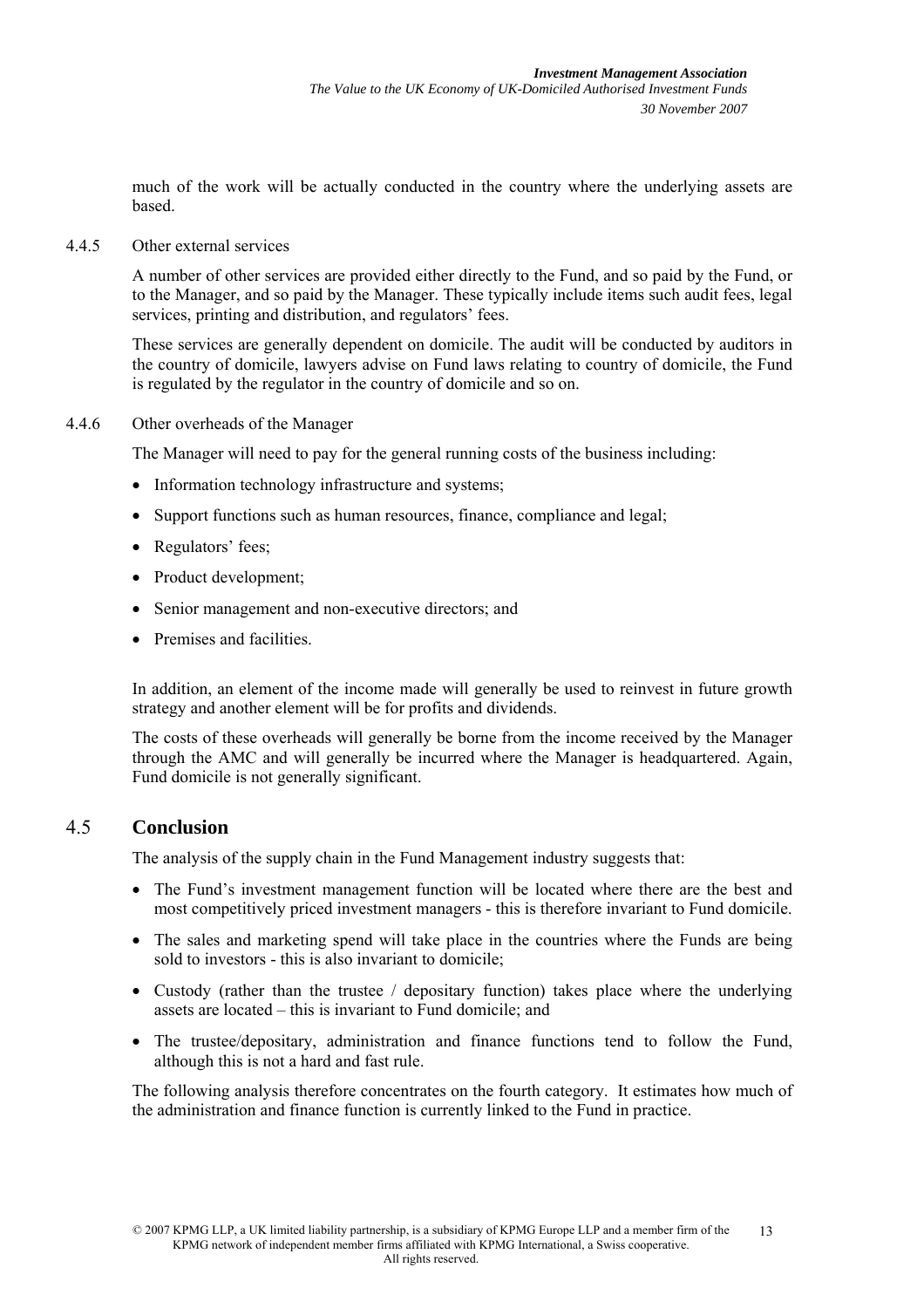# 5 **Quantifying the value added**

### 5.1 **Approach**

Data was obtained from four Managers ("the Participants") selected on the basis that they operated substantial Fund ranges domiciled in both the UK and Luxembourg. AIFs managed by the participants account for 10 per cent of total AIFs in terms of FUM. Luxembourg Funds managed by the participants total over US \$300 billion. In some cases, the Participants provided data for entire Fund ranges; in other cases, they provided data for a representative sample.

The TER for UK and Luxembourg Fund ranges in the sample were analysed by function and the percentage of the TER that remains in, or is paid to the UK for various costs and services, was identified for both ranges.

As explained in section 4, the majority of the TER comprises the cost of investment management and distribution. All the Participants agreed that the Fund's domicile has no influence on where these costs are spent. No further analysis was undertaken and these costs are described as "invariant".

The analysis therefore focussed on those aspects of the TER that could be influenced by the location of the Fund, either because regulation dictates that local providers must be used, or because it is more convenient to use local providers. These costs are described as "potentially variant" i.e. potentially linked to the Fund. The actual variant amount can be estimated by taking the difference between the proportion of an AIF's potentially variant costs that ends up in the UK and the proportion of a Luxembourg Fund's potentially variant costs that ends up in the UK.

This difference expressed as a percentage of TER can then be used to estimate the value added by the AIFs industry to the UK economy when the AIFs themselves are located in the UK.

It is generally assumed that amounts paid to UK service providers remain in the UK. It is possible that fees paid to a UK-based service provider could be onward-charged outside the UK. The Participants were asked to adjust their analysis where this was known to happen.

### 5.2 **Results – analysis of TERs by destination**

The results are set out in the tables below. They are based on averages weighted for each jurisdiction according to each participant's total FUM in each jurisdiction.

Table 1 below shows how the percentage of the fee income (or TER) from UK domiciled funds is spent and further analyses the cost between what is variant to domicile and what is invariant. Table 2 shows the same results from the analysis of a sample of Luxembourg Funds.

The analysis shows that 19.5 per cent of the costs borne by the UK domiciled funds are potentially variant to domicile and that 16 per cent are actually linked to Fund location. For Luxembourg funds, 24.1% of the costs are potentially variant to domicile and that virtually none of this is spent in the UK.

By taking the difference between the two Fund ranges, the results show that 16 per cent (actually 15.9 per cent, being 16.0 less 0.1) of the TER benefits the host economy. Why else would these services be provided from the UK? The fact that the Participants do not use UK suppliers to provide the same services to comparable Luxembourg ranges suggests that money is being spent in the UK because the Funds are domiciled here rather than because the UK has a strong competitive advantage in those service areas.

<sup>© 2007</sup> KPMG LLP, a UK limited liability partnership, is a subsidiary of KPMG Europe LLP and a member firm of the KPMG network of independent member firms affiliated with KPMG International, a Swiss cooperative. All rights reserved. 14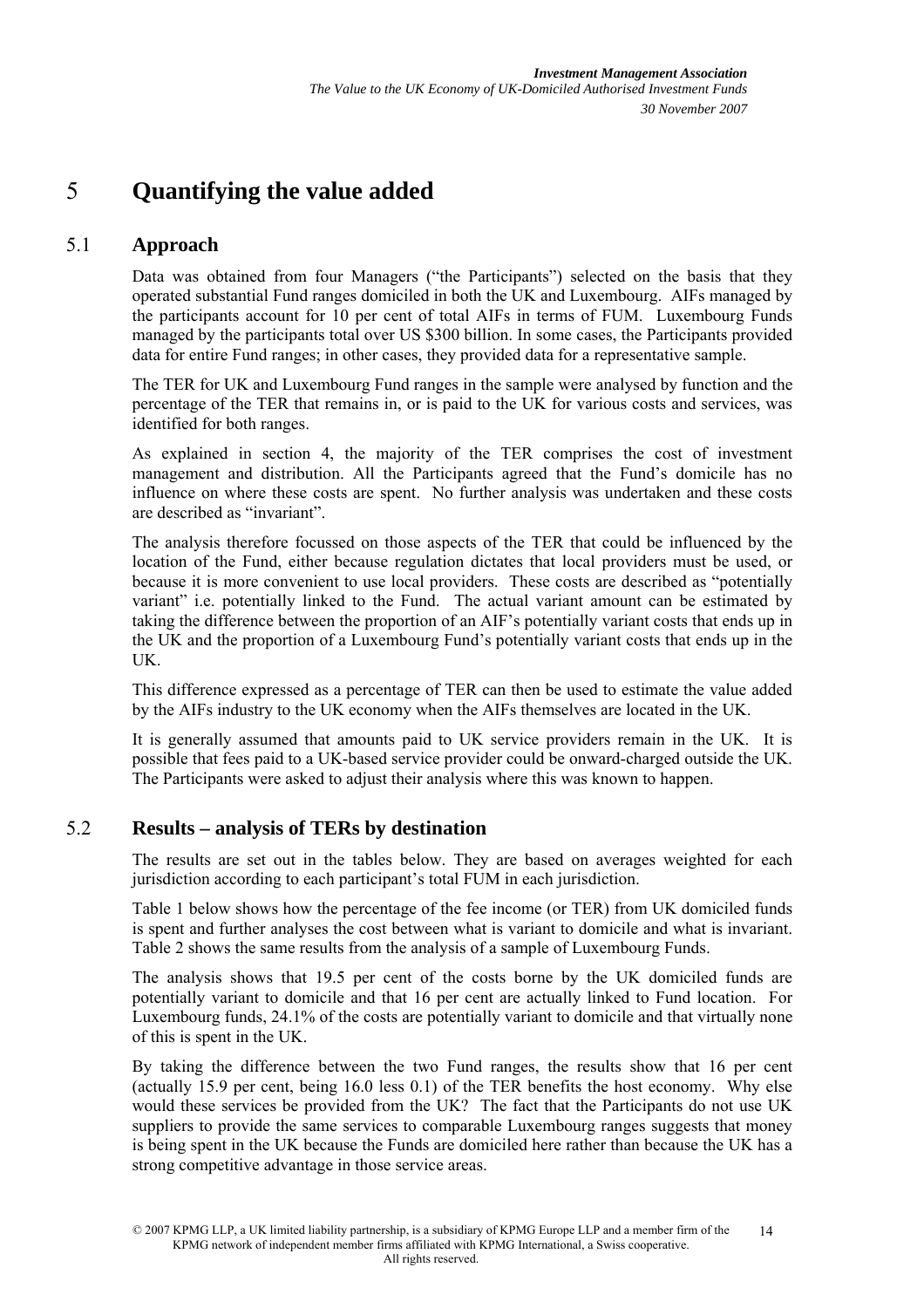|                                |                                |         |           | <b>Potentially variant</b> |                  |
|--------------------------------|--------------------------------|---------|-----------|----------------------------|------------------|
|                                | TER (% of FUM)<br>Weighted Av. | Total   | Invariant | UK                         | Rest of<br>world |
| Operation of Fund <sup>4</sup> | 0.092                          | $6.9\%$ | $0.0\%$   | 6.8%                       | $0.1\%$          |
| Distribution                   | 0.296                          | 22.4%   | 22.4%     | $0.0\%$                    | $0.0\%$          |
| Management                     | 0.765                          | 57.8%   | 57.8%     | $0.0\%$                    | $0.0\%$          |
| Administration                 | 0.034                          | 2.6%    | $0.0\%$   | $2.6\%$                    | $0.0\%$          |
| Tr. agency / registration      | 0.083                          | $6.3\%$ | $0.0\%$   | 2.9%                       | $3.4\%$          |
| Custody                        | 0.005                          | $0.4\%$ | $0.4\%$   | $0.0\%$                    | $0.0\%$          |
| Trustee/ depositary            | 0.012                          | $0.9\%$ | $0.0\%$   | $0.9\%$                    | $0.0\%$          |
| Taxe d'abonnement              | n/a                            | n/a     | n/a       | n/a                        | n/a              |
| Audit & professional           | 0.005                          | $0.3\%$ | $0.0\%$   | $0.3\%$                    | $0.0\%$          |
| Other Fund expenses            | 0.033                          | 2.5%    | $0.0\%$   | 2.5%                       | $0.0\%$          |
| Total                          | 1.324                          | 100%    | 80.5%     | 16.0%                      | 3.5%             |

#### *Table 1: UK AIFs*

#### *Table 2: Luxembourg SICAVs*

|                                |                                |              |                  | <b>Potentially variant</b> |                         |
|--------------------------------|--------------------------------|--------------|------------------|----------------------------|-------------------------|
|                                | TER (% of FUM)<br>Weighted Av. | <b>Total</b> | <b>Invariant</b> | UK                         | <b>Rest of</b><br>world |
| Operation of Fund <sup>4</sup> | 0.152                          | $8.2\%$      | $0.0\%$          | $0.1\%$                    | $8.1\%$                 |
| <b>Distribution</b>            | 0.366                          | 19.7%        | 19.7%            | $0.0\%$                    | $0.0\%$                 |
| Management                     | 1.046                          | 56.1%        | 55.2%            | $0.0\%$                    | $0.9\%$                 |
| Administration                 | 0.010                          | $0.5\%$      | $0.0\%$          | $0.0\%$                    | $0.5\%$                 |
| Tr. agency / registration      | 0.043                          | 2.3%         | $0.0\%$          | $0.0\%$                    | 2.3%                    |
| Custody                        | 0.019                          | $1\%$        | $1.0\%$          | $0.0\%$                    | $0.0\%$                 |
| Trustee/ depositary            | n/a                            | n/a          | n/a              | n/a                        | n/a                     |
| Taxe d'abonnement              | 0.029                          | $1.5\%$      | $0.0\%$          | $0.0\%$                    | 1.5%                    |
| Audit & professional           | 0.001                          | $0.1\%$      | $0.0\%$          | $0.0\%$                    | $0.1\%$                 |
| Other Fund expenses            | 0.196                          | $10.5\%$     | $0.0\%$          | $0.0\%$                    | 10.5%                   |
| Total                          | 1.863                          | 100%         | 75.9%            | $0.1\%$                    | <b>24.0%</b>            |

## 5.3 **Average TERs by country**

 $\overline{a}$ 

The data collected above on a sample basis can then be applied to all Funds in Ireland, Luxembourg and the UK. Table 3 shows average TERs as a percentage of FUM as at July 2007 for all Funds domiciled in those three centres. The average TER for AIFs is 1.24 per cent.

<sup>&</sup>lt;sup>4</sup> Operation, management and distribution are the constituents of the AMC. Not all managers provided a split of the AMC along these lines, so the above is not an accurate reflection of the split between these three functions. In the absence of a split the amounts were treated as invariant.

<sup>© 2007</sup> KPMG LLP, a UK limited liability partnership, is a subsidiary of KPMG Europe LLP and a member firm of the KPMG network of independent member firms affiliated with KPMG International, a Swiss cooperative. All rights reserved. 15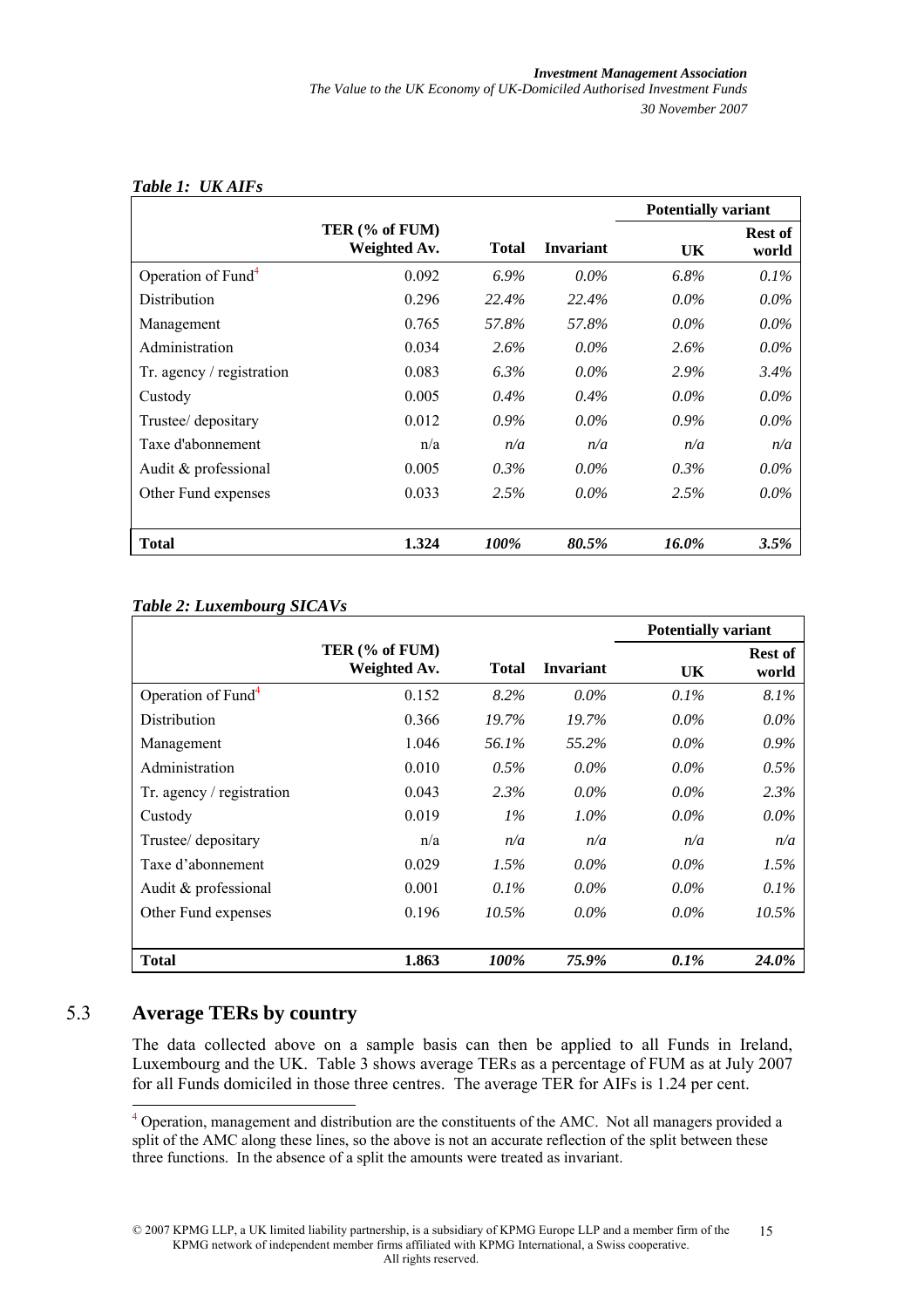| Table 5. Weighted average of retail and institutional TERS |                   |        |         |              |                      |       |
|------------------------------------------------------------|-------------------|--------|---------|--------------|----------------------|-------|
|                                                            | <b>Management</b> | Admin. | Custody | <b>Other</b> | Subsidy <sup>5</sup> | Total |
|                                                            | $\%$              | $\%$   | $\%$    | $\%$         | $\%$                 | $\%$  |
| Ireland                                                    | 0.95              | 0.17   | 0.07    | 0.22         | (0.09)               | 1.32  |
| Luxembourg                                                 | 0.98              | 0.15   | 0.09    | 0.29         | (0.09)               | 1.42  |
| UK                                                         | 1.12              | 0.08   | 0.05    | 0.06         | (0.07)               | 1.24  |

|  |  | Table 3: Weighted average of retail and institutional TERs |  |
|--|--|------------------------------------------------------------|--|
|  |  |                                                            |  |

*Source: Lipper Fitzrovia, July 20076* 

It can be argued that, were the UK to seek to become an international Funds centre with an increased number and variety of overseas investors, or were it to become an established base for alternative Funds, the value added by UK-based administrators and service providers, and therefore tax revenues, would increase.

This is because the average UK TER is lower than Ireland and Luxembourg and possible reasons for this are:

- The international nature of Luxembourg Funds tends to lead to a higher TER. A wide range of markets means that Funds must provide translations and tailor information to satisfy a greater number of regulators.
- TERs are higher for alternative asset classes such as hedge funds, funds of hedge funds and real estate (separate Lipper Fitzrovia data supports this).

The following analysis does not explore this theory further as it is difficult to substantiate it. The current average TER will be used as the basis for calculations.

#### 5.4 **Conclusion**

This chapter shows that the average TER for UK domiciled funds is 1.24 per cent of FUM and of this amount, 16 per cent is incurred in respect of activities that are dependent on the domicile of the Fund. In turn, this means that every year, 0.20 per cent of FUM is spent on activities that are dependent on the domicile of the Fund.

The next chapter considers what these numbers mean in terms of tax revenue.

<sup>&</sup>lt;sup>5</sup> Fees will appear in the subsidy field in two situations: 1) the promoter has committed to a TER cap – if the management, servicing and other expenses exceed this level, the promoter is obliged to reimburse the Fund; 2) the promoter takes an arbitrary decision to waive fees.

<sup>&</sup>lt;sup>6</sup> Lipper Fitzrovia data separates retail and institutional Funds – the above figures are a weighted average of the two sets of data.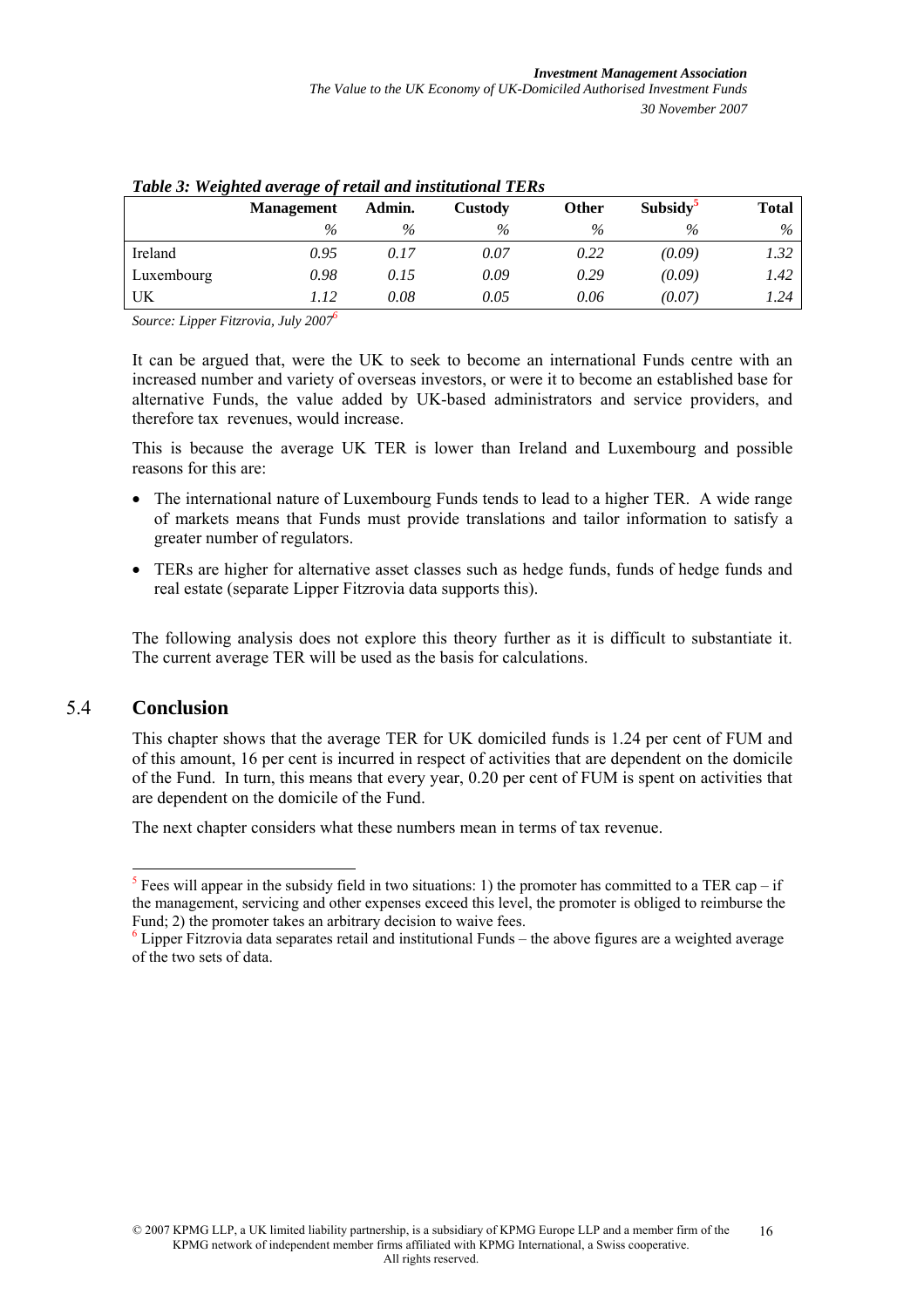## 6 **How changes in Gross Value Added affect tax revenue**

#### 6.1 **Tax revenue generated**

In section 5 we showed that 0.20 per cent of FUM of UK domiciled funds is spent every year, in accordance with the domicile of the funds. We have estimated that the amount of tax receipts generated for the UK from that spend is 36 per cent. This section sets out how we have estimated that figure using standard economic data and techniques.

## 6.2 **Approach**

The amount of tax generated by additional revenues accruing to the UK Fund management industry will depend on how those revenues are divided between wages and salaries on the one hand and profits on the other. In the absence of such information, we have calculated the tax effect by assuming that the rate of profit of the Fund management industry is the same as the UK average. This means that we can calculate, broadly, the average return to government on the nominal gross value added as the sum of:

- Taxes on production (corporation tax, business rates)
- Taxes on income and wealth (income tax, social security contributions, council tax)
- Taxes on expenditure (VAT, excise duties, customs duties)

The treatment of taxes in the national accounts (and in particular constructing appropriate tax bases for each type of tax) is not straightforward. Gross value added can be broken down into the compensation of employees, the gross operating surplus of corporations and 'other income' (which includes the profits of self employed individuals and the non-corporate sector, and other adjustments).<sup>7</sup> For simplicity we divide national income into:

- Gross operating surpluses (profits) to which we apply the average rate of tax on corporate profits
- Wages, salaries and other income to which we apply the average rate of tax on household income (see below)

We deal with taxes on expenditure by applying an average rate of consumption tax to *total household expenditure*.

The calculation of the average tax rates that we apply to each of these large aggregate tax bases is set out below.

1. *Tax on profits* is the sum of corporation tax plus business rates which amount to 21.5 per cent of corporate profits, as shown in Table 4. We omit Petroleum Revenue Tax since PRT receipts are clearly unaffected by Funds relocating abroad.

<sup>7</sup> GVA at factor cost is transformed into GDP at market prices by adding taxes on production (*less* subsidies) and a statistical discrepancy.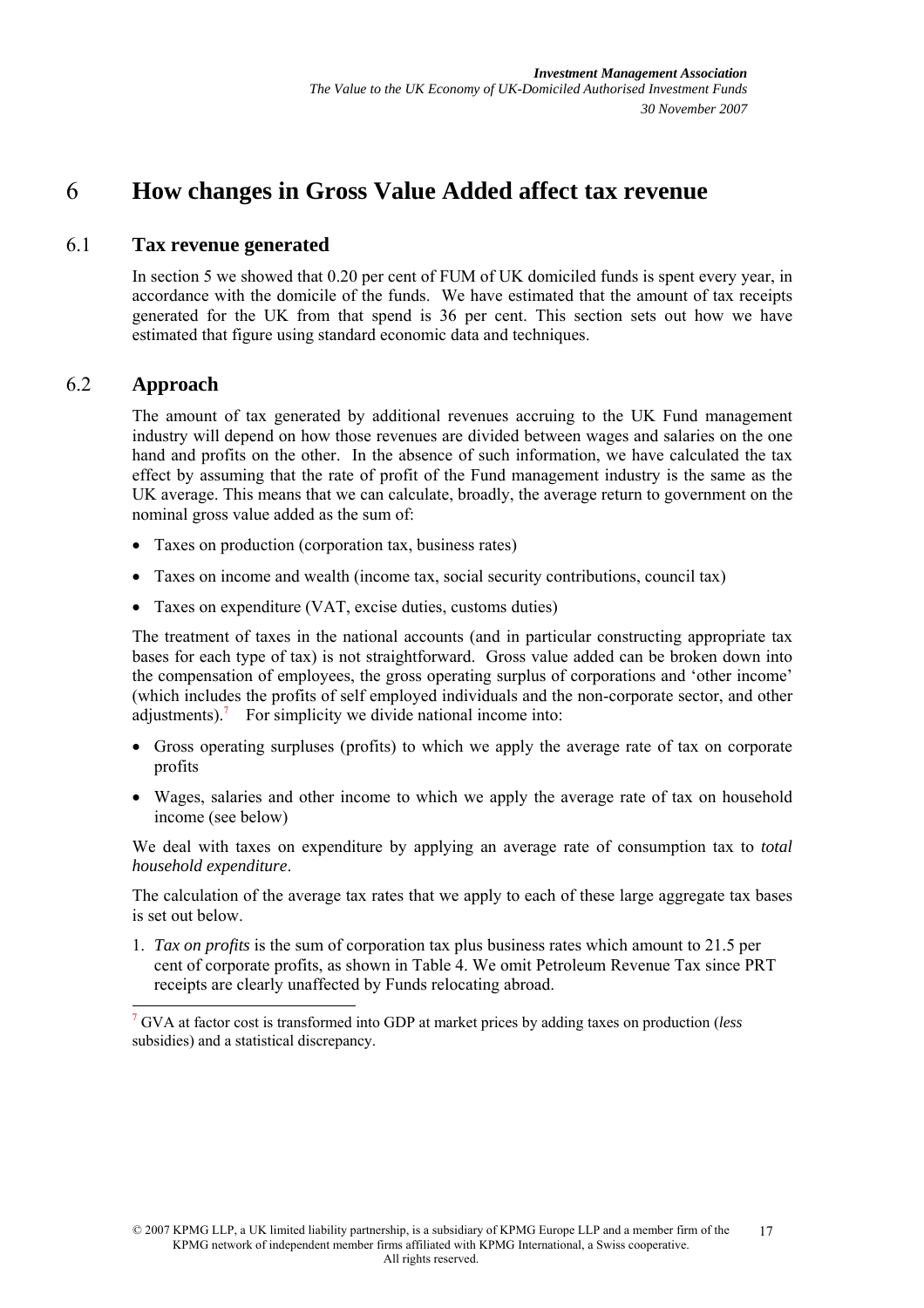|                 | £ million | % of corporate profits | % of GDP |
|-----------------|-----------|------------------------|----------|
| Corporation tax | 44.300    | 14.6                   |          |
| Business rates  | 21,000    | 69                     |          |
| <b>Total</b>    | 65,300    | 21.5                   | 4.9      |

| Table 4: Taxes on production & corporate profits in FY 2006/07 |  |  |  |
|----------------------------------------------------------------|--|--|--|
|----------------------------------------------------------------|--|--|--|

*Note: Corporation tax is not classified as a tax on production by the ONS, but a tax on corporate-sector income Source: HMT PBR Table B8, ONS Economic Accounts Table A3* 

2. *Tax on household income* is the sum of income tax, National Insurance Contributions (NICs) and council tax, which amount to almost 30 per cent of household income (as shown in Table 5). Because of transfers (social security benefits of all kinds) and income from dividends and interest, total household income at market prices is actually larger than total income from wages and salaries at factor cost. At the margin, when jobs go abroad, we apply (to the lost wages and salaries) the average tax rate paid on total household income. Capital gains tax and inheritance tax receipts are not included in the calculation because we make the conservative assumption that when jobs move abroad, these taxes do not move.

|  |  | Table 5: Taxes on household income in FY 2006/07 |
|--|--|--------------------------------------------------|
|  |  |                                                  |

|                     | £ million | % of household income | $%$ of GDP |
|---------------------|-----------|-----------------------|------------|
| Income tax $&$ NICs | 230,700   | 27.0                  | 174        |
| Council tax         | 22,200    | 2.6                   |            |
| <b>Total</b>        | 252,900   | 29.6                  | 19.1       |

*Source: HMT PBR Table B8, ONS Economic Accounts Table A3* 

3. *Tax on expenditure* consists of VAT plus all the various customs duties set out in Table 6. These taxes amount to 15.5 per cent of total household expenditure. This tax rate is applied to a tax base that is calculated by applying the household consumption ratio to the net income remaining after deducting the taxes in Table 5. So we are assuming, for simplicity, that the households who move abroad behave like average UK households, even though the marginal income that moves abroad is pure wage and salary income.

|                                 | £ million | % of household expenditure | % of GDP    |
|---------------------------------|-----------|----------------------------|-------------|
| <b>VAT</b>                      | 77,400    | 7.6                        | 5.9         |
| Fuel duties                     | 23,600    | 2.3                        | 1.8         |
| Stamp duties                    | 13,400    | 1.3                        | 1.0         |
| Tobacco duties                  | 8,100     | 0.8                        | 0.6         |
| Alcohol duties                  | 8,000     | 0.8                        | 0.6         |
| Other Customs duties and levies | 8,800     | 0.9                        | 0.7         |
| Vehicle excise duties           | 5,100     | 0.5                        | 0.4         |
| Other taxes and royalties       | 13,900    | 1.4                        | 1.1         |
| <b>VAT</b>                      | 77,400    | 7.6                        | 5.9         |
| Fuel duties                     | 23,600    | 2.3                        | 1.8         |
| <b>Total</b>                    | 158,300   | 15.5                       | <b>12.0</b> |

*Table 6: Taxes on expenditure in FY 2006/07* 

*Note: 'Other taxes and royalties' category includes VAT refunds and National Lottery Distribution Fund Source: HMT PBR Table B8, ONS Economic Accounts Table A3* 

<sup>© 2007</sup> KPMG LLP, a UK limited liability partnership, is a subsidiary of KPMG Europe LLP and a member firm of the KPMG network of independent member firms affiliated with KPMG International, a Swiss cooperative. All rights reserved. 18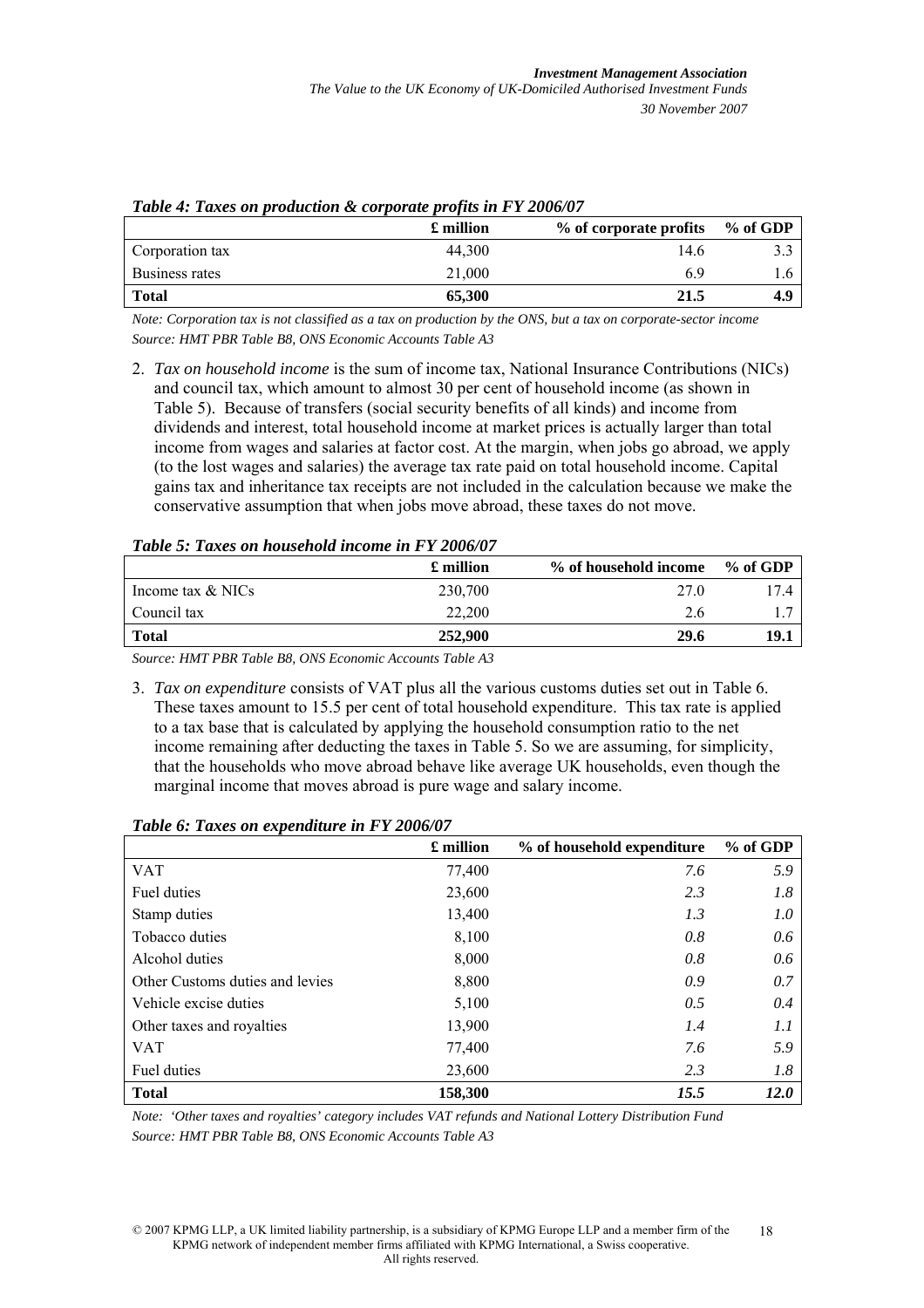#### 6.3 **Results**

Table 7 summarises the approach by bringing together the three main tax bases and the average tax rates to be applied.

|                                            | £ million | % of total GVA      |
|--------------------------------------------|-----------|---------------------|
| Proposed tax bases                         |           |                     |
| Gross Value Added at factor cost, of which | 1,158,235 |                     |
| Gross operating surplus                    | 304,258   | 26                  |
| Wages, salaries $\&$ other income          | 853,977   | 74                  |
| Household final expenditure                | 1,020,593 |                     |
|                                            |           | % of respective tax |
|                                            |           | base                |
| <b>Taxes</b>                               |           |                     |
| Taxes on production                        | 65,300    | 21                  |
| Taxes on household income & wealth         | 252,900   | 30                  |
| Taxes on expenditure                       | 158,300   | 16                  |
| <b>Total</b>                               | 476,500   |                     |

*Table 7: Summary of the tax base and taxes as in FY 2006/07* 

*Source: HMT PBR Table B8, ONS Economic Accounts Table A3 and A40* 

Table 8 goes on to show how the disaggregated tax rates shown in Table 7 translate into an overall tax rate on Fund management revenues of 36%. It is assumed that of the additional £1m of revenue, 74 per cent is wages and salaries and 26 per cent is profits. The wages are taxed at 30 per cent and the profits at 21 per cent – the average tax rates shown in Table 7. It is assumed that the additional wages and salaries is divided between consumption and saving in the same ratio as total household disposable income – in other words we multiply post-tax income by 1 minus the savings ratio to calculate the additional consumption resulting from the additional income (i.e. Consumption  $+$  Saving  $=$  B  $-$  tax). This consumption is then assumed to generate additional taxes on expenditure at the average 16 per cent rate.

These calculations deliver an overall tax rate on the additional revenues of 36 per cent. This is slightly lower than the tax to GDP ratio reported in the latest Pre-Budget Report, basically because, as discussed above, there are parts of the tax base that do not move abroad when incomes move abroad.

| Twore of Innon-Mnon-of-Mm-forenine for every will himmon obodie to CII GDI |           |         |                 |                  |
|----------------------------------------------------------------------------|-----------|---------|-----------------|------------------|
| Tax base                                                                   |           |         | <b>Tax rate</b> | <b>Tax yield</b> |
| GDP[A]                                                                     | 1,000,000 |         |                 |                  |
| of which                                                                   |           |         |                 |                  |
| Wages and salaries $\&$ other income [B]                                   | 737,309   |         | 30%             | 224,739          |
| Consumption                                                                |           | 494,865 | 16%             | 77,823           |
| Saving                                                                     |           | 17,706  |                 |                  |
| Profits $([A] - [B])$                                                      | 262,691   |         | 21%             | 56,379           |
| Total tax yield on [A]                                                     |           |         | 36%             | 358,941          |

*Table 8: Illustration of tax revenue for every £1 million boost to UK GDP*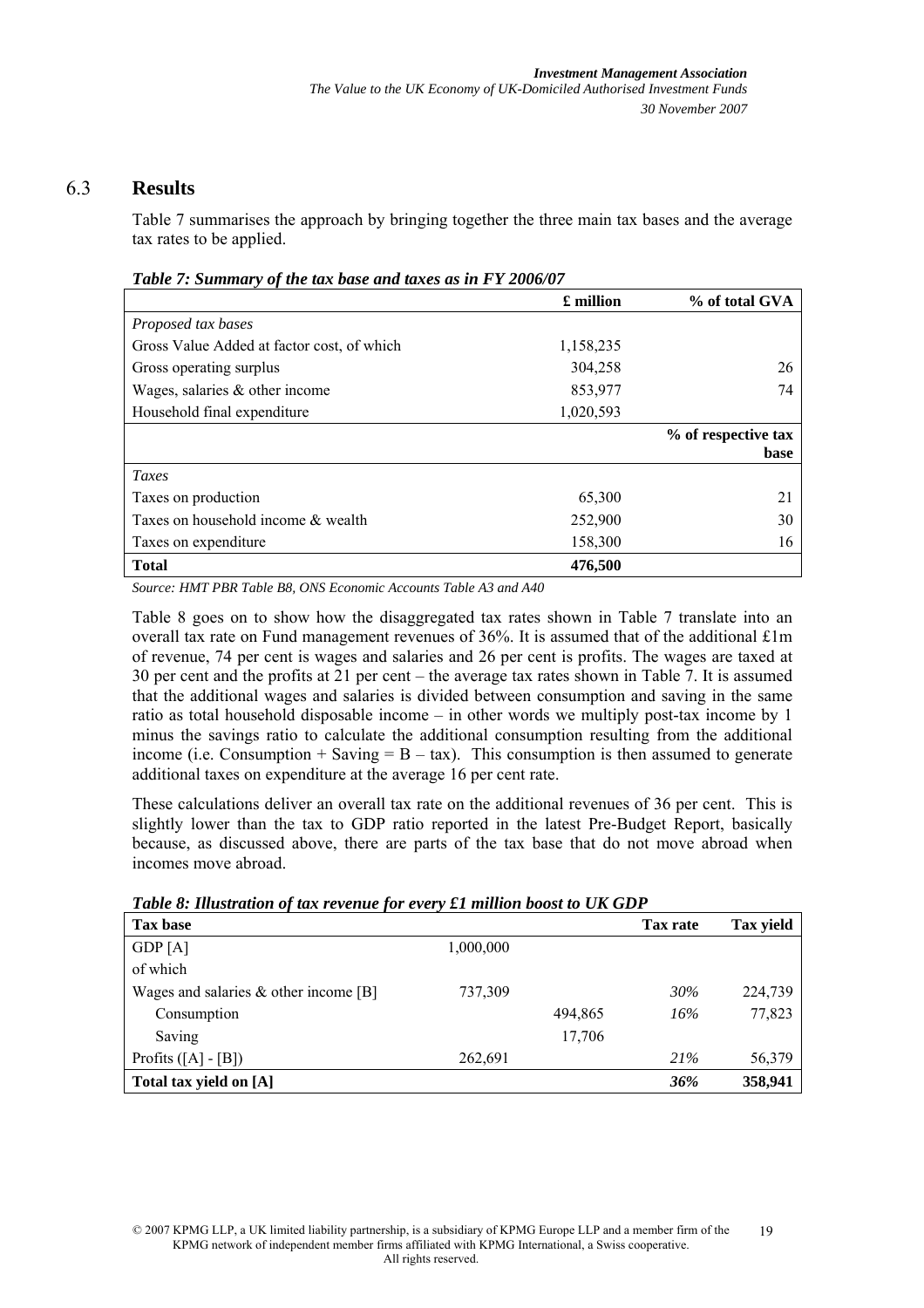# 7 **Is the UK tax regime for Funds detrimental to the UK Exchequer?**

#### 7.1 **Comparison between Ireland, Luxembourg and UK**

The KPMG/IMA report concluded that taxation has a significant impact on the decision of where to locate a Fund. Also, it was clear from our interviews with Managers that the costs of migrating Fund ranges are prohibitive and a relocation of a Fund range is a rare event. However, the proposed changes to EU regulation as set out in the Asset Management White Paper will make cross-border mergers much easier.

In addition, the UK regime is not attracting new money at the same rate as Ireland and Luxembourg. There is an effective migration of Funds if investors are pointed towards overseas vehicles and there are net redemptions in the corresponding range of AIFs. Figure 1 shows the increase in FUM in Ireland, Luxembourg and the UK from 1991 to the second quarter of 2007. This period has seen a rise in Ireland's FUM from EUR 2.5 to 813 billion and in Luxembourg's from EUR 103 to 2,047 billion, whereas the UK's growth has been less striking, from EUR 79 to 900 billion. (See Appendix I)

The overall growth in Europe of FUM is very rapid, reflecting increases in savings, the proportion going to Funds of this kind and asset prices. Because the rise is so rapid, it is helpful to focus on the relative position of the UK, which is shown in the chart below. Figure 1 shows the extent to which the UK has enjoyed less rapid growth than the combined UK/Ireland/Luxembourg market. Both the UK and Luxembourg have lost to Ireland, but anecdotal evidence suggests that Irish growth has been at the expense of the UK more than of Luxembourg.





*Source: EFAMA, ALFI, DFIA and IMA* 

<sup>8</sup> The figure for non-UCITS includes UK investment trusts.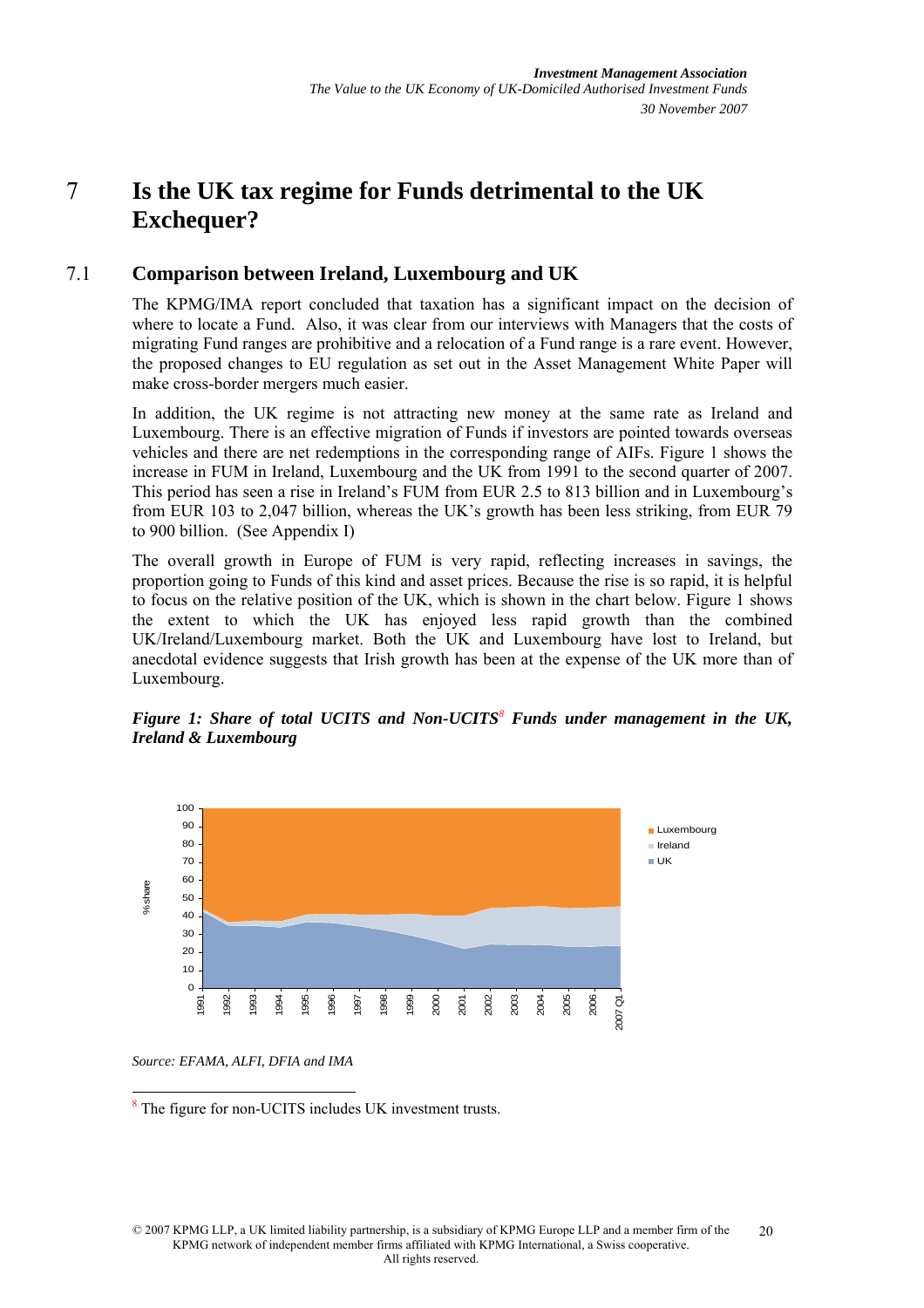#### 7.2 **Future projections**

Although the loss of UK market share appears to have slowed in recent years, there is every prospect that the rate of erosion will accelerate. The EU Commission is behind a drive to facilitate cross border Fund mergers and pooling techniques that are rare at the present time<sup>9</sup>. Over the course of the next three to five years, it should become easier and less costly to relocate Funds to the optimal location. The relative position of the UK is therefore likely to deteriorate further.

Any future projections are speculative. What is clear from the data is that significant flows of Funds can happen over the course of fifteen years. It is reasonable to assume that a proportion of the Funds established in Ireland over the past fifteen years could have been established in the UK and that the UK tax regime for Funds has turned away business from the UK

This assertion is supported by the evidence from the KPMG/IMA report showing the extent to which Fund Managers sell offshore funds rather than AIFs within the UK. Since changes were made to the UK's offshore fund regime in July 2004, offshore funds have accounted for an average of 21 per cent of net sales into the UK over the course of two years (the figure was 1 per cent in the two years prior to the change). These statistics suggest that, as long as the present disadvantageous tax regime persists, the entire £468bn of UK AIFs could be steadily replaced by offshore funds.

The implications of this for tax revenue are profound. At present the government benefits from £70m of SDRT that is generated by the UK AIFs plus, as preceding sections have shown, tax revenue worth 36 per cent of the UK value added by UK domiciled funds. This amounts to £404m as Table 10 below shows.

| UK Funds under Management             | £468bn                  |
|---------------------------------------|-------------------------|
| Total expenses accrue at a rate of    | 1.24% of FUM            |
| Income generated $(= UK value added)$ | £5.8 $bn$               |
| Of which dependent on domicile        | 16% of income generated |
|                                       | $0.2\%$ of FUM          |
|                                       | $£0.9$ bn               |
| Generating tax revenue at a rate of   | 36 per cent             |
| Delivers tax revenue of               | £334 m                  |
| Plus SDRT of                          | 70 <sub>m</sub>         |
| Total tax revenue of                  | f404m                   |

#### *Table 10: Summary of tax revenues*

If UK FUM are gradually replaced by offshore funds, ALL of this revenue is arguably at risk. But if a package of reform is carried out, including abolition of Schedule 19 SDRT, the KPMG/IMA report suggested that the risk would be greatly reduced.

Figure 2 illustrates the point with a stylised calculation. Appendix II shows a table of supporting calculations.

<sup>9</sup> EU Commission, Initial Orientations of Possible Adjustments to UCITS Directive (85/611/EEC), April 2007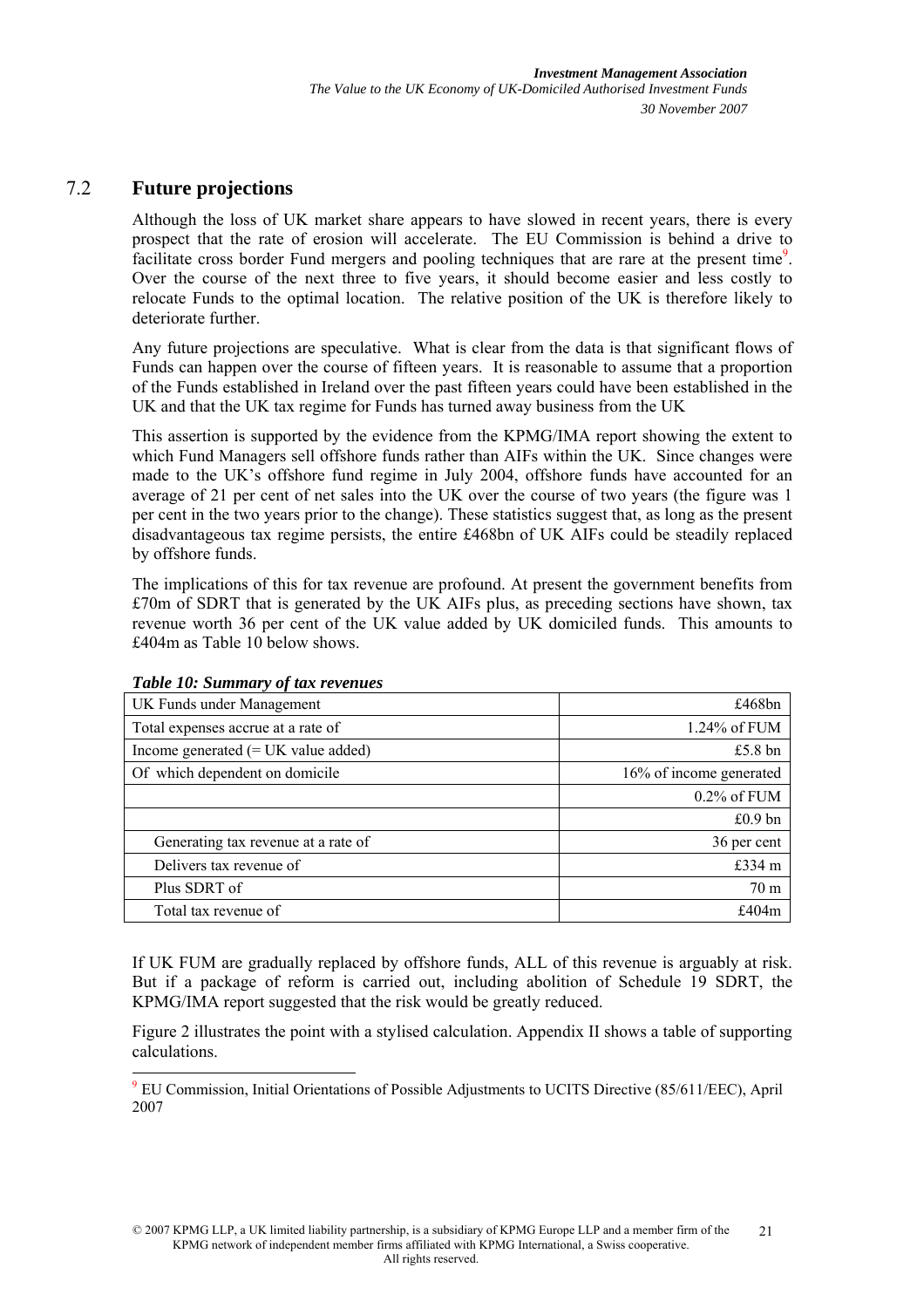Scenario 1 shows what would happen to the tax revenues generated by the domicile-variant element of UK FUM if SDRT is retained and FUM gradually disappear over a period of 15 years. Tax receipts fall over a 15 year period from £404m to nil. The cumulative net present value of the receipts is £2.6 billion.

Scenario 2 shows what happens if the taxation of AIFs is reformed along the lines proposed in the KPMG / IMA Report, and the UK FUM tax base remains intact. Tax revenues are a steady £334m per annum. The cumulative net present value of the receipts is £3.7 billion over a 15 year period.

Scenario 3 shows what would happen if taxation of AIFs is reformed as proposed in the KPMG/IMA report, and the UK FUM tax base grows in accordance with projected European compound annual growth rate (CAGR) of 10.2% (source: FERI). Tax revenues would increase to £1.4 billion per annum by 2022. The cumulative net present value of the receipts is £7.7 billion over a 15-year period.

The final graph shows the difference between these three scenarios. A package of reform could produce a revenue loss for three years but a much more substantial revenue gain thereafter. On these assumptions and using a discount rate of 5 per cent, the net present value of tax revenues on the reform scenario (Scenario 2) exceeds the NPV of revenues on the no reform scenario (Scenario 1) by £1.2 billion if AIFs were to disappear over a period of 15 years.

*Figure 2: stylised example of SDRT and other tax revenues from UK Funds under management under two scenarios* 

**Scenario 1:** No reform and UK domestic Funds eroded over 15 years



Total tax revenues under retention scenario: **£3.2 billion (£2.6 billion NPV)**





Total tax revenues under abolition scenario: **£5.3 billion (£3.7 billion NPV)**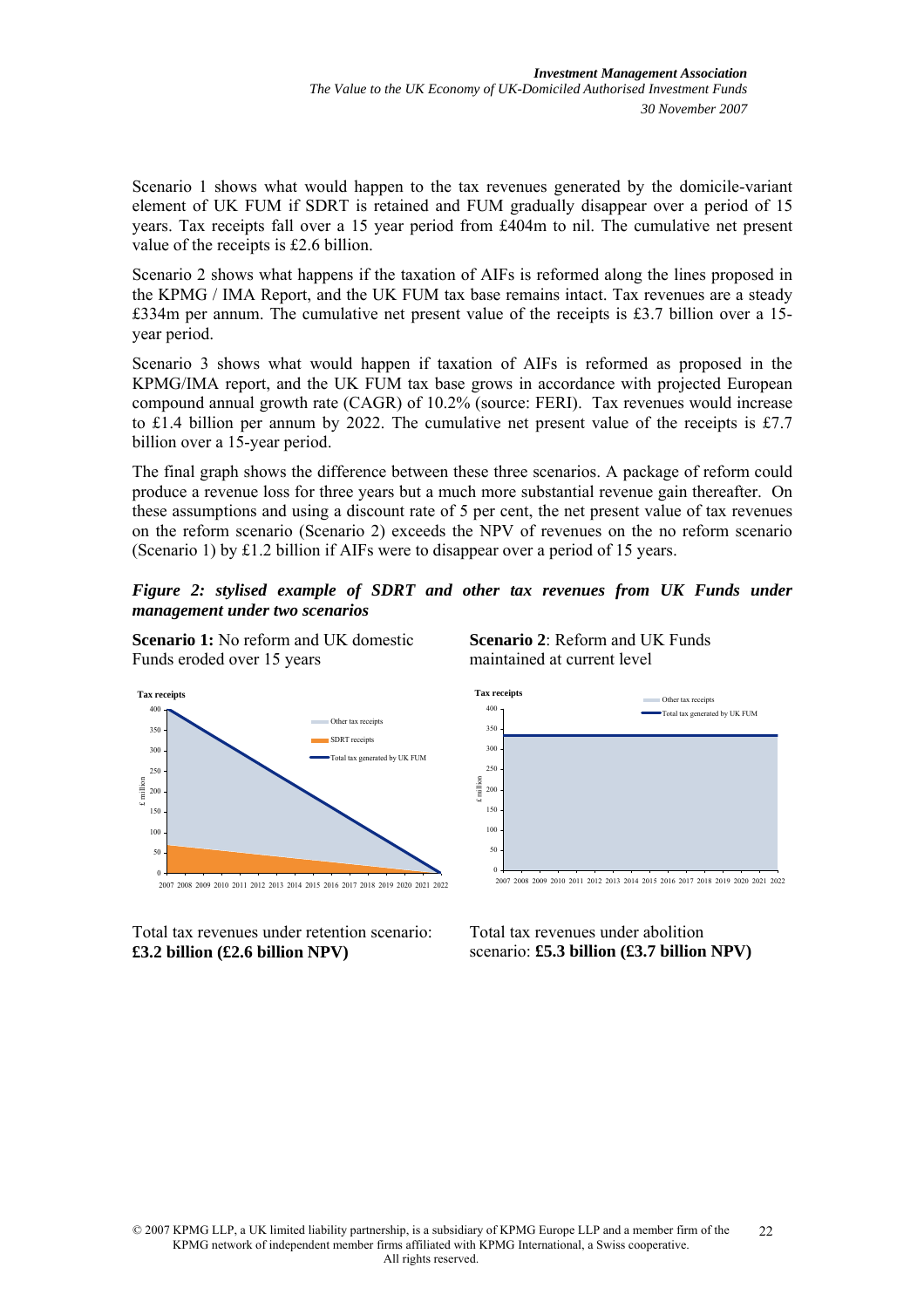*Investment Management Association The Value to the UK Economy of UK-Domiciled Authorised Investment Funds 30 November 2007* 



Total tax revenues under growth scenario: **£12.2 billion (£7.8 billion NPV)**

**Total (cumulative over 15 years) difference in tax revenues, in net present value terms (using 5% discount rate):** 

- **Between Scenario 1 and Scenario 2: £1.2 billion**
- **Between Scenario 1 and Scenario 3: £5.1 billion**

Scenario 3 paints a more optimistic picture than scenario 2. The story of the last fifteen years helps put the numbers in context: had reform taken place fifteen years ago, and had Funds now in Ireland been established in the UK, annual tax revenues from UK AIFs could today be almost twice as much as they are.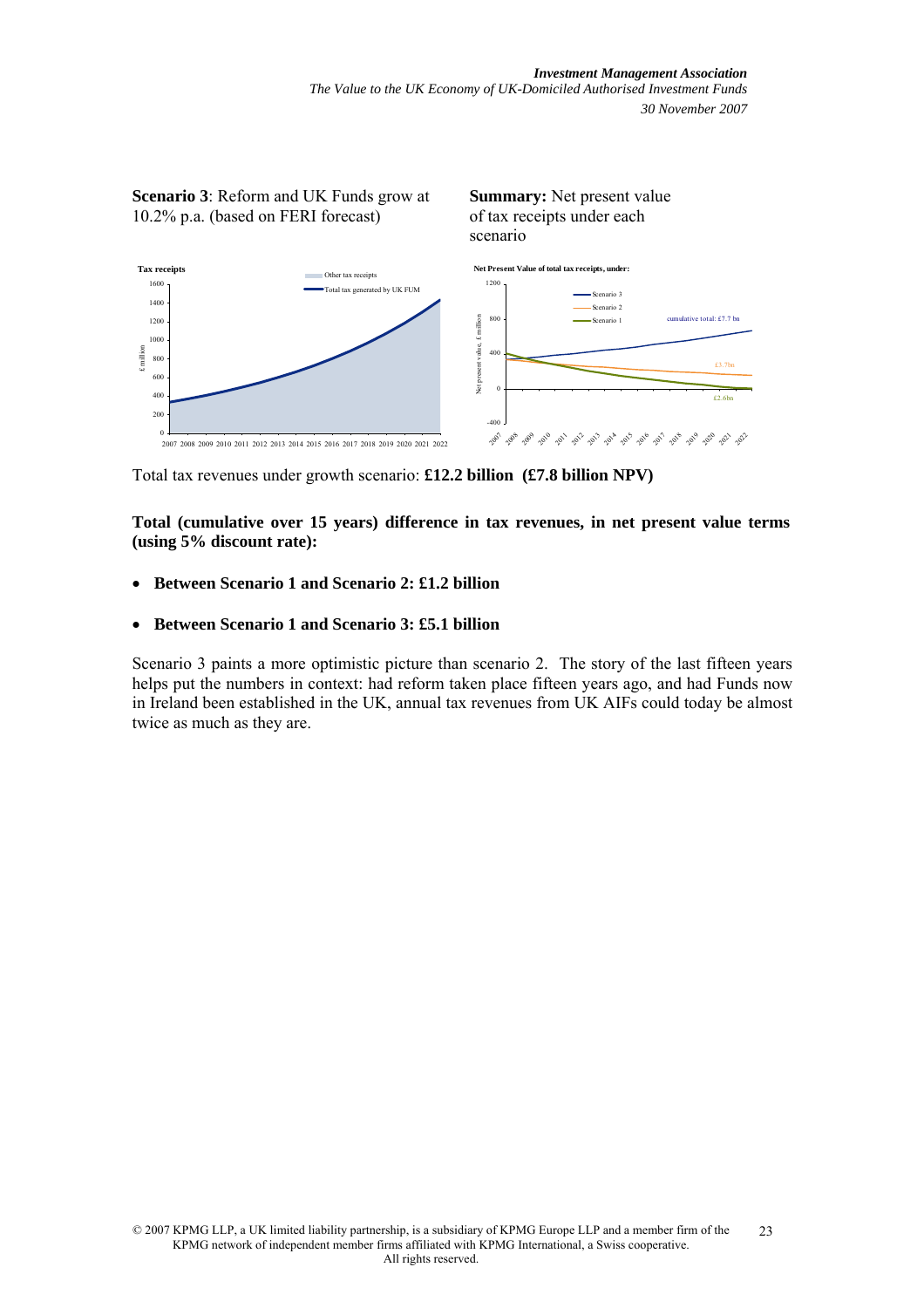## 8 **Conclusion – the benefit to the UK of AIFs**

Industry data shows that the average UK TER is 1.24 per cent. As the total FUM at September 2007 was £468 billion, the estimated value-added by the entire UK AIF industry is therefore £5.8 billion. $10$ 

Our analysis has determined that the proportion of the TER that is dependent on the domicile of the Fund is 16 per cent, or 0.20 per cent of FUM. At current levels of FUM, for UK domiciled Funds this equates to £929 million per annum. This in turn generates tax receipts for the UK Treasury of £334m *in addition to* the £70m of SDRT revenue estimated by the Treasury.

There is a substantial economic argument to support the abolition of Schedule 19 SDRT as part of wider package of reform for the reasons set out below.

There are three forces coming together that mean UK domiciled funds are at serious risk - these are:

- Increasing imports of Funds domiciled in Luxembourg and Ireland are taking market share from UK Funds in their home market and this is not being offset by UK exports;
- Progressive and alternative Funds (i.e. the industry's growth areas) are typically domiciled outside the UK because the UK's tax regime is not resilient enough to cope with modern investment techniques; and
- Forthcoming liberalisation of the European regulations governing cross-border mergers and pooling will mean that the key barriers preventing Funds from moving away from the UK will be coming down.

The consequence of these three points combined is that tax receipts of £404m from Funds are seriously under threat. Foregoing £70m of SDRT revenue as part of a range of measures would help to preserve £334m of wider revenue; doing nothing could put at risk the entire £404m of UK tax revenue.

This assumes a defensive position i.e. that reform is undertaken to preserve the current position. If reform is undertaken with the objective of sharing in future growth of the European market, tax revenues could well increase further. The story of the last fifteen years supports this theory: had reform taken place then, and had Funds now in Ireland been established in the UK, tax revenues from UK AIFs could today be almost twice as much as they are. Tax revenues would increase for two reasons: first, the value added is linked to the value of FUM; second, were AIFs to be distributed more widely internationally and become appropriate vehicles for more complex products such as property and hedge funds, fees paid to service providers as a percentage of FUM would be likely to increase.

More optimistically, it is possible that tax reforms would allow UK AIFs to compete with their Irish and Luxembourg counterparts and to participate in the benefits of capturing some of the share in the international market.

<sup>&</sup>lt;sup>10</sup> International Financial Markets in the UK (IFSL, 2007) estimated that the value added by Fund management (a term that covers a wider range of activities than the AIF value chain) was £8.2 billion in 2005. This suggests that administration and other services supplied to UK AIFs accounts for around 14% of the total.

<sup>© 2007</sup> KPMG LLP, a UK limited liability partnership, is a subsidiary of KPMG Europe LLP and a member firm of the KPMG network of independent member firms affiliated with KPMG International, a Swiss cooperative. All rights reserved.  $24$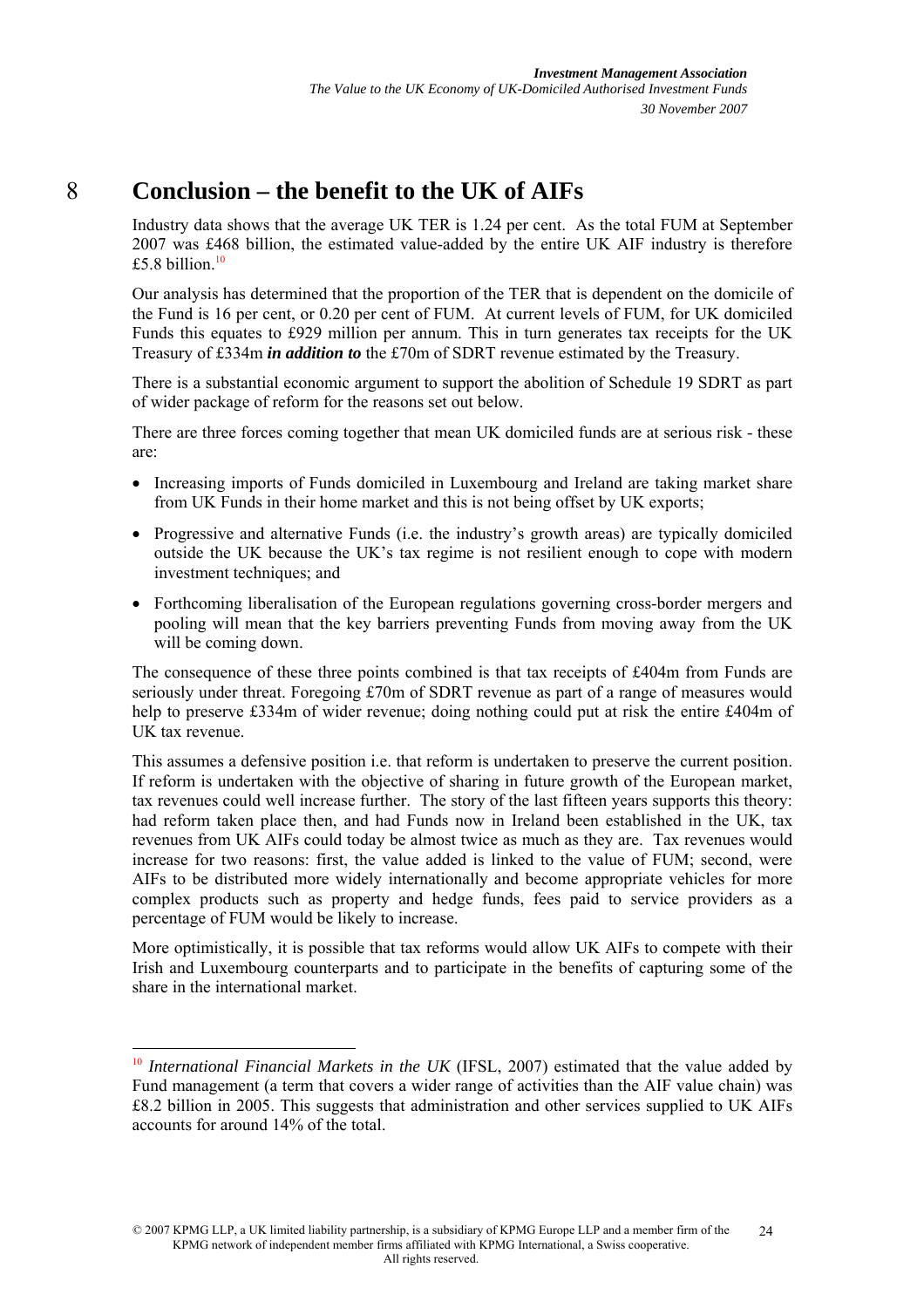## 9 **References**

EU Commission, Initial Orientations of Possible Adjustments to UCITS Directive (85/611/EEC), April 2007

International Financial Services Limited (IFSL), International Financial Markets in the UK, May 2007

KPMG / IMA, Taxation and the Competitiveness of AIFs, October 2006, KPMG LLP (UK)

Lipper Fitzrovia, Top Level TER Averages, July 2007

OECD, OECD Economic Outlook Volume 2006/1, No.79

Oxera, The Future of UK Asset Management: Competitive Position and Location Choice. Corporation of London, May 2005.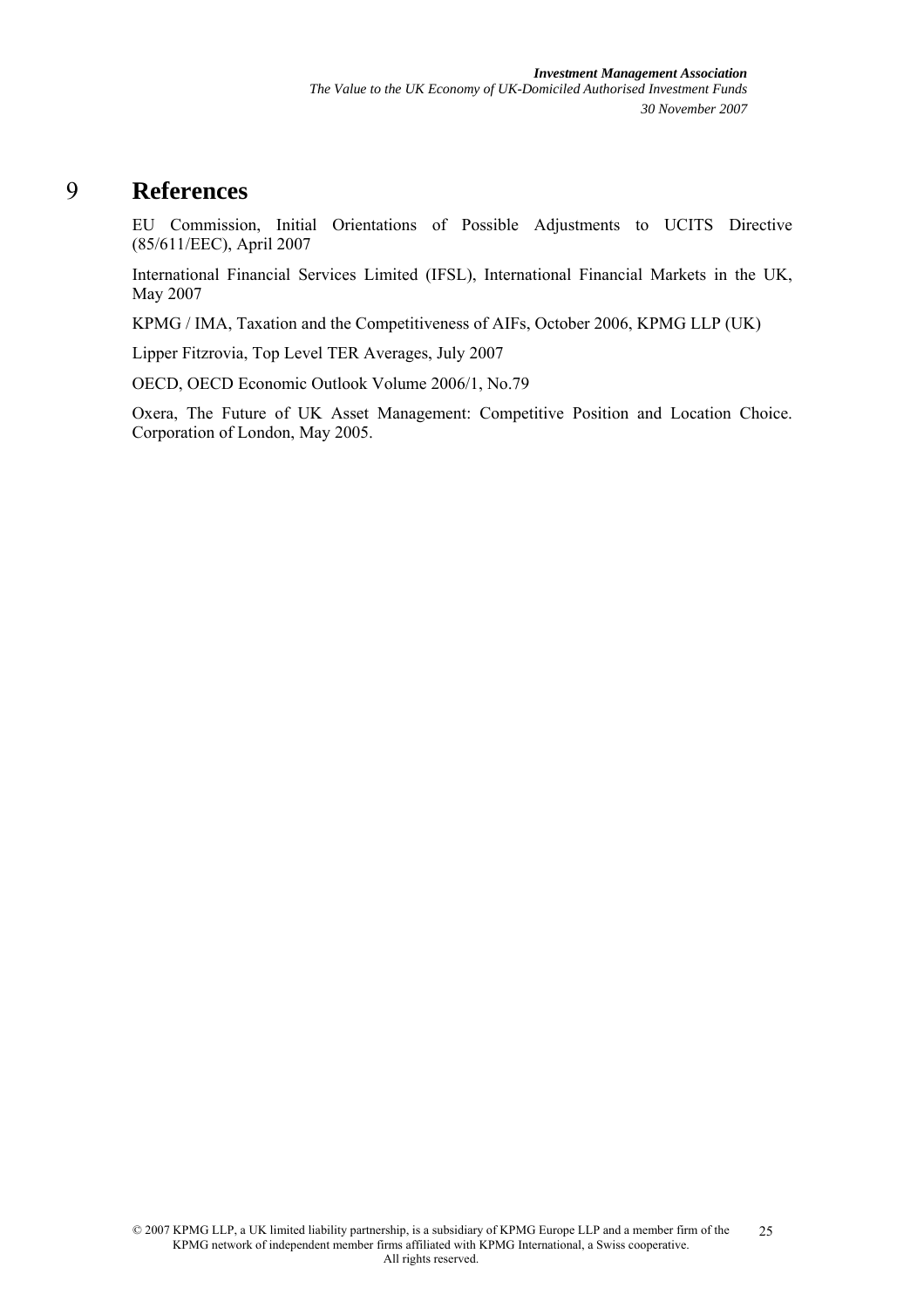# **Appendix I**

| <b>UCITS</b> and Non-UCITS Funds under management (EUR million) |         |         |            |  |  |  |  |  |  |
|-----------------------------------------------------------------|---------|---------|------------|--|--|--|--|--|--|
|                                                                 | UK      | Ireland | Luxembourg |  |  |  |  |  |  |
| 1991                                                            | 78,947  | 2,507   | 103,049    |  |  |  |  |  |  |
| 1992                                                            | 91,843  | 4,665   | 167,442    |  |  |  |  |  |  |
| 1993                                                            | 137,409 | 11,315  | 247,078    |  |  |  |  |  |  |
| 1994                                                            | 133,126 | 13,032  | 247,502    |  |  |  |  |  |  |
| 1995                                                            | 163,150 | 18,801  | 261,798    |  |  |  |  |  |  |
| 1996                                                            | 191,055 | 25,950  | 308,605    |  |  |  |  |  |  |
| 1997                                                            | 228,246 | 43,216  | 391,766    |  |  |  |  |  |  |
| 1998                                                            | 264,580 | 70,946  | 486,843    |  |  |  |  |  |  |
| 1999                                                            | 367,147 | 149,857 | 734,518    |  |  |  |  |  |  |
| 2000                                                            | 378,573 | 208,337 | 874,586    |  |  |  |  |  |  |
| 2001                                                            | 341,904 | 284,177 | 928,447    |  |  |  |  |  |  |
| 2002                                                            | 370,235 | 303,881 | 844,508    |  |  |  |  |  |  |
| 2003                                                            | 434,601 | 361,760 | 953,302    |  |  |  |  |  |  |
| 2004                                                            | 490,969 | 434,589 | 1,106,222  |  |  |  |  |  |  |
| 2005                                                            | 644,458 | 584,505 | 1,525,213  |  |  |  |  |  |  |
| 2006                                                            | 744,558 | 729,553 | 1,844,850  |  |  |  |  |  |  |
| 2007(Q2)                                                        | 899,698 | 813,044 | 2,047,022  |  |  |  |  |  |  |
| CAGR 1996-2006                                                  | 15      | 40      | 20         |  |  |  |  |  |  |

*Source: EFAMA*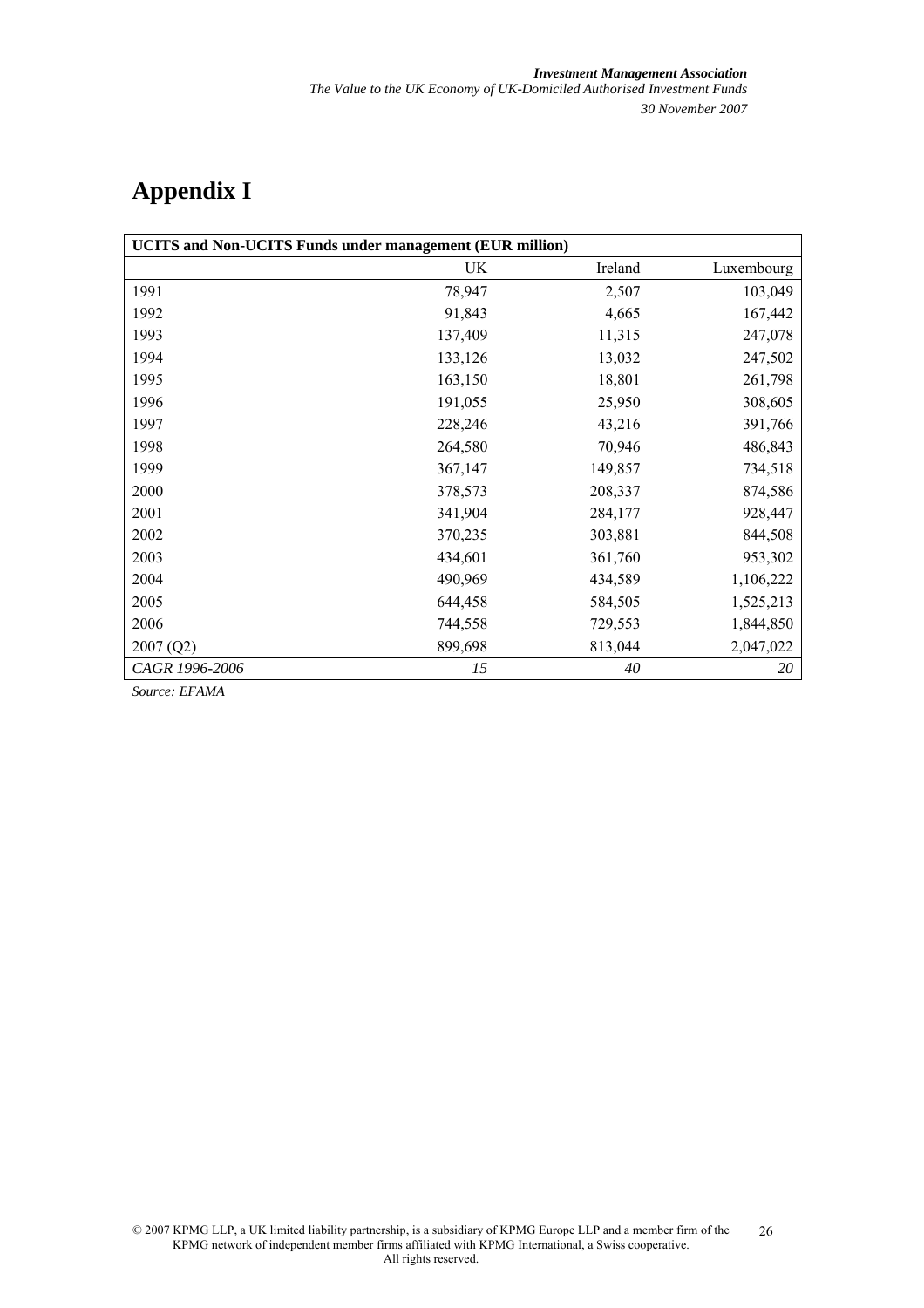|                                                           | Scenario 1 |             |              |                  | <b>Scenario 2</b> |                |           | Scenario 3 |                                |                  |           | Effect of scrapping<br><b>SDRT</b><br>£ million |          |                |
|-----------------------------------------------------------|------------|-------------|--------------|------------------|-------------------|----------------|-----------|------------|--------------------------------|------------------|-----------|-------------------------------------------------|----------|----------------|
|                                                           |            |             | Other        | Total tax        |                   |                | Other     | Total tax  |                                |                  |           | Total tax                                       |          |                |
|                                                           |            | <b>SDRT</b> | tax          | generated        |                   | <b>SDRT</b>    | tax       | generated  |                                |                  | Other     | generated                                       |          |                |
|                                                           | UK         | receipts    | receipts     | by UK            | UK                | receipts       | receipts  | by UK      | UK                             | <b>SDRT</b>      | tax       | by UK                                           | Under    | Under          |
|                                                           | FUM £      | $\mathbf f$ | $\pounds$    | <b>FUM</b>       | FUM £             | f              | $\pounds$ | <b>FUM</b> | FUM £                          | receipts         | receipts  | <b>FUM</b>                                      | Scenario | Scenario       |
|                                                           | billion    | million     | million      | £ million        | billion           | million        | million   | £ million  | billion                        | £ million        | £ million | £ million                                       | 2        | $\mathfrak{Z}$ |
| 2007                                                      | 468        | 70          | 334          | 404              | 468               | $\overline{0}$ | 334       | 334        | 468                            | $\overline{0}$   | 334       | 334                                             | $-70$    | $-70$          |
| 2008                                                      | 437        | 65          | 312          | 377              | 468               | $\mathbf{0}$   | 334       | 334        | 516                            | $\overline{0}$   | 368       | 368                                             | $-43$    | $-9$           |
| 2009                                                      | 406        | 61          | 290          | 350              | 468               | $\mathbf{0}$   | 334       | 334        | 568                            | $\mathbf{0}$     | 406       | 406                                             | $-16$    | 56             |
| 2010                                                      | 374        | 56          | 267          | 323              | 468               | $\mathbf{0}$   | 334       | 334        | 626                            | $\boldsymbol{0}$ | 447       | 447                                             | 11       | 124            |
| 2011                                                      | 343        | 51          | 245          | 296              | 468               | $\mathbf{0}$   | 334       | 334        | 690                            | $\boldsymbol{0}$ | 493       | 493                                             | 38       | 197            |
| 2012                                                      | 312        | 47          | 223          | 270              | 468               | $\theta$       | 334       | 334        | 761                            | $\boldsymbol{0}$ | 543       | 543                                             | 65       | 274            |
| 2013                                                      | 281        | 42          | 201          | 243              | 468               | $\mathbf{0}$   | 334       | 334        | 838                            | $\boldsymbol{0}$ | 599       | 599                                             | 92       | 356            |
| 2014                                                      | 250        | 37          | 178          | 216              | 468               | $\mathbf{0}$   | 334       | 334        | 924                            | $\boldsymbol{0}$ | 660       | 660                                             | 119      | 444            |
| 2015                                                      | 218        | 33          | 156          | 189              | 468               | $\theta$       | 334       | 334        | 1018                           | $\mathbf{0}$     | 727       | 727                                             | 146      | 538            |
| 2016                                                      | 187        | 28          | 134          | 162              | 468               | $\mathbf{0}$   | 334       | 334        | 1122                           | $\boldsymbol{0}$ | 801       | 801                                             | 173      | 639            |
| 2017                                                      | 156        | 23          | 111          | 135              | 468               | $\mathbf{0}$   | 334       | 334        | 1236                           | $\overline{0}$   | 883       | 883                                             | 200      | 748            |
| 2018                                                      | 125        | 19          | 89           | 108              | 468               | $\theta$       | 334       | 334        | 1362                           | $\mathbf{0}$     | 973       | 973                                             | 226      | 865            |
| 2019                                                      | 94         | 14          | 67           | 81               | 468               | $\mathbf{0}$   | 334       | 334        | 1501                           | $\boldsymbol{0}$ | 1072      | 1072                                            | 253      | 991            |
| 2020                                                      | 62         | 9           | 45           | 54               | 468               | $\mathbf{0}$   | 334       | 334        | 1654                           | $\boldsymbol{0}$ | 1182      | 1182                                            | 280      | 1128           |
| 2021                                                      | 31         | 5           | 22           | 27               | 468               | $\theta$       | 334       | 334        | 1823                           | $\boldsymbol{0}$ | 1302      | 1302                                            | 307      | 1275           |
| 2022                                                      | $\theta$   | $\theta$    | $\mathbf{0}$ | $\boldsymbol{0}$ | 468               | $\theta$       | 334       | 334        | 2009                           | $\boldsymbol{0}$ | 1435      | 1435                                            | 334      | 1435           |
| Total Tax Revenues, in Net Present Value terms:           |            |             |              |                  |                   |                |           |            | Total effect, in NPV<br>terms: |                  |           |                                                 |          |                |
| Total NPV over 15<br>years, assuming 5%<br>discount rate: | 2,997      | 448         | 2,140        | 2,589            | 5,240             | $\overline{0}$ | 3,743     | 3,743      | 10,797                         | $\mathbf{0}$     | 7,712     | 7712                                            | 1,154    | 5,123          |

## **Appendix II**

© 2007 KPMG LLP, a UK limited liability partnership, is a subsidiary of KPMG Europe LLP and a member firm of the KPMG network of independent member firms affiliated with KPMG International, a Swiss cooperative. All rights reserved. 27